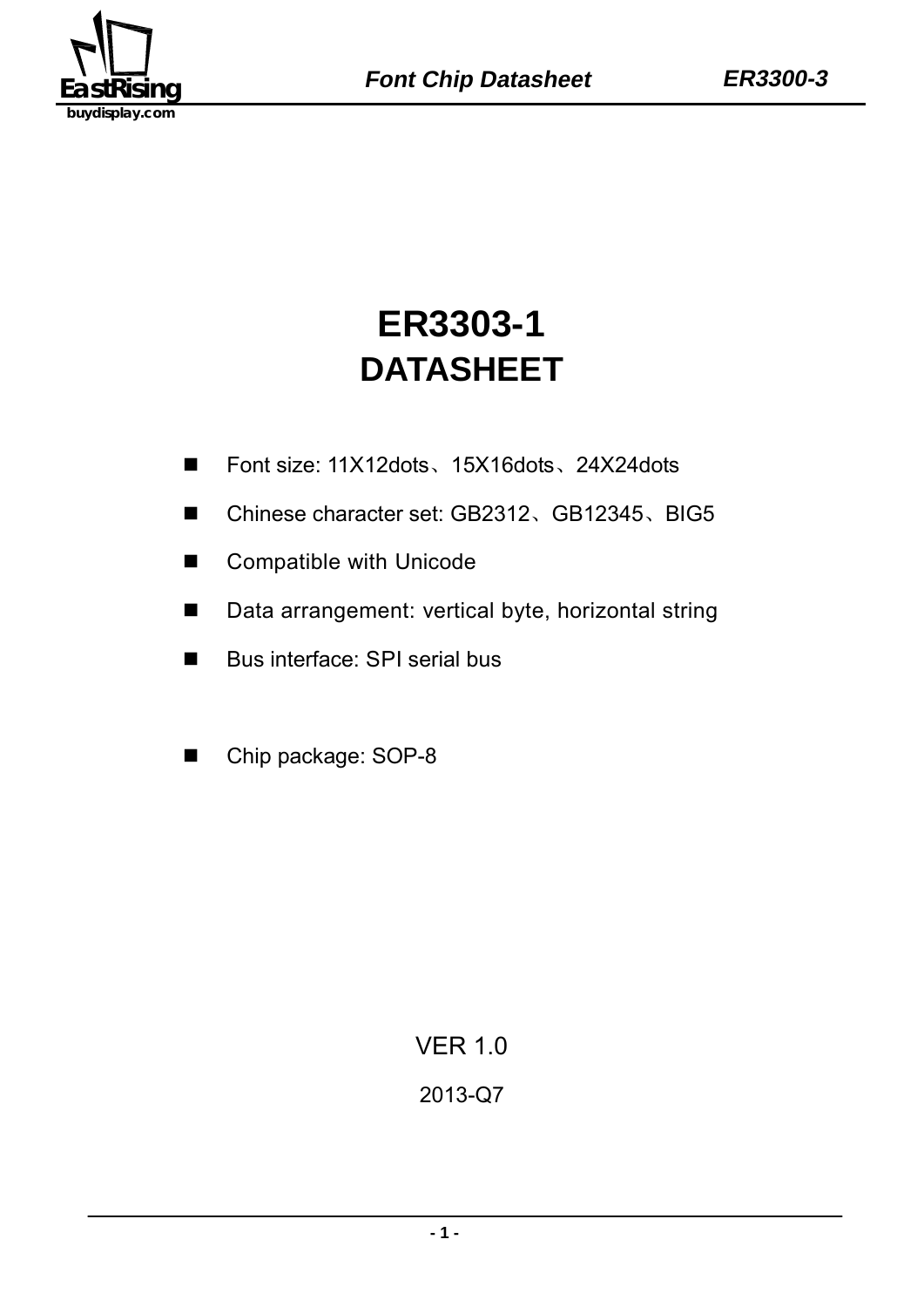# **INDEX**

# Section 1: Hardware

# Section 2:Software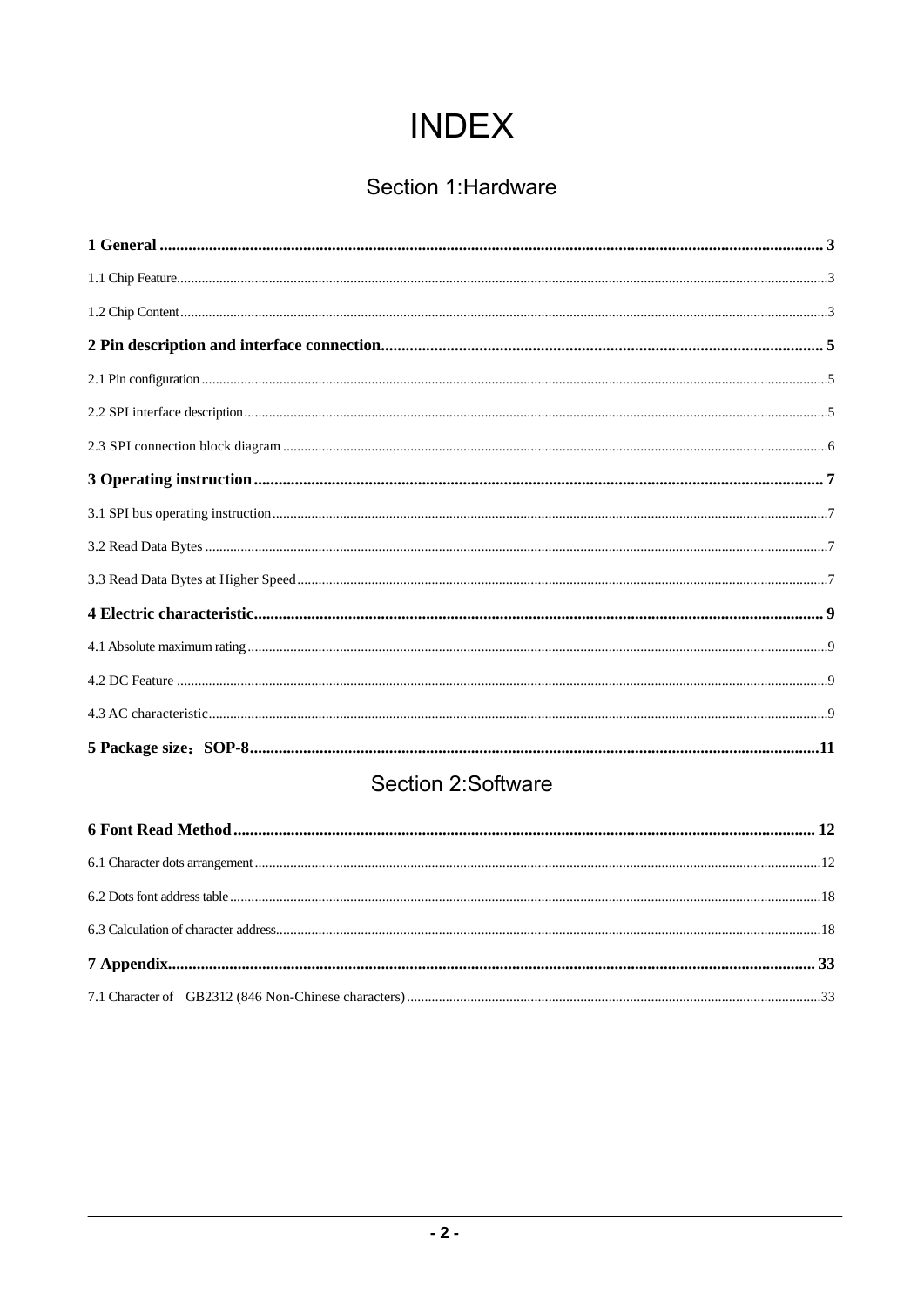#### **- 3 -**   $\overline{\phantom{a}}$

# **1** General

ER3303-1 is a Chinese font chip(with official license). It includes 11X12 dots, 15X16 dots, 24X24 dots. It supports GB2312 national standard character set, GB12345 national standard traditional character set, BIG5 traditional character set, and ASCII character, also compatible with Unicode. The data arrangement is byte vertical, string horizontal. The user can find the address of certain character dot matrix in the chip via the method provided by this datasheet.

### **1.1** Chip Feature

- Bus interface: SPI serial bus
- Data arrangement: byte vertical, string horizontal
- SPI access time: 20MHz(max.) @3.3V
- Supply voltage: 2.7V~3.6V
- Current:
	- Operating: 12mA
	- Standby: 10uA
- Package: SOP-8
- Package Size(SOP-8): 4.90mmX3.90mm(193milX154mil)
- Operating Temperature: -20℃~85℃(in SPI mode);

### **1.2** Chip Content

| <b>Type</b>          | Content                         | <b>Character set</b> | <b>Characters</b> |
|----------------------|---------------------------------|----------------------|-------------------|
|                      | 11X12 dots GB2312 font          | GB2312               | 6763+846          |
|                      | 11X12 dots GB12345 font         | GB12345              | 6866+846          |
|                      | 11X12 dots BIG5 font            | BIG <sub>5</sub>     | 13060+408         |
| Chinese              | 15X16 dots GB2312 font          | GB2312               | 6763+846          |
| Font                 | 15X16 dots GB12345 font         | GB12345              | 6866+846          |
|                      | 15X16 dots BIG5 font            | BIG <sub>5</sub>     | 13060+408         |
|                      | 24X24 dots GB2312 font          | GB2312               | 6763+846          |
|                      | 24X24 dots GB12345 font         | GB12345              | 6866+846          |
|                      | 24X24 dots BIG5 basic set font  | BIG5 basic set       | 5401+408          |
|                      | 5X7 dots ASCII font             | <b>ASCII</b>         | 96                |
|                      | 7X8 dots ASCII font             | <b>ASCII</b>         | 96                |
|                      | 6X12 dots ASCII font            | <b>ASCII</b>         | 96                |
| <b>ASCII</b><br>font | 8X16 dots ASCII font            | <b>ASCII</b>         | 96                |
|                      | 12 dots Arial font              | <b>ASCII</b>         | 96                |
|                      | 16 dots Arial font              | <b>ASCII</b>         | 96                |
|                      | 24 dots Arial font              | <b>ASCII</b>         | 96                |
| Character            | GB <sub>12345</sub> index table | GB12345              |                   |
| set index            | BIG5 index table                | BIG <sub>5</sub>     |                   |
| table                | Unicode index table             | Unicode              |                   |

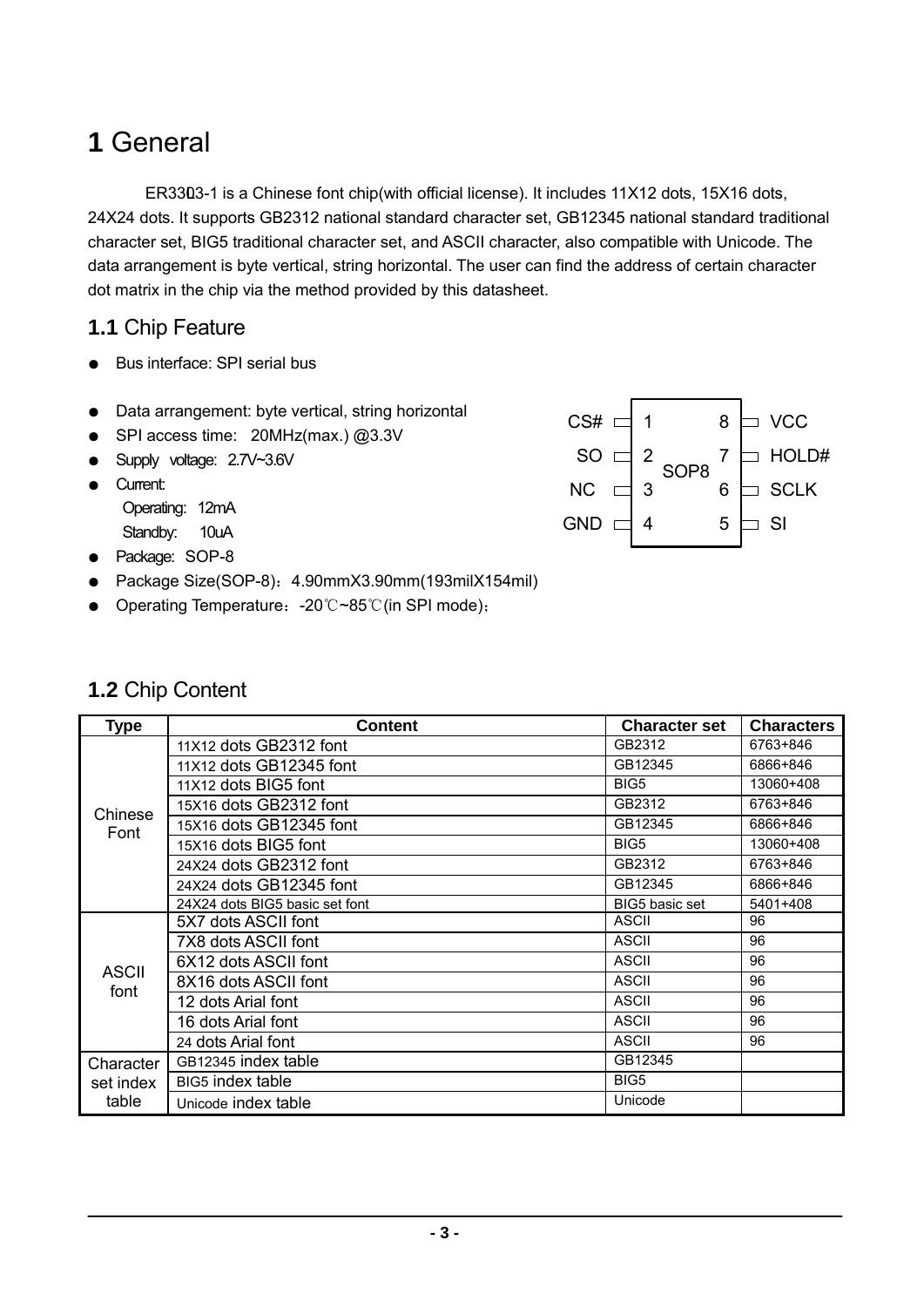### **Font sample**

#### **GB2312 BIG5 GB12345**

| 啊阿埃挨哎唉哀皑癌蔼矮艾<br>碍爱隘鞍氨安俺按暗岸胺案<br>肮昂盎凹敖熬翱袄傲奥懊澳                                           | 一乙丁七乃九了二人儿入八<br>几刀刁力匕十卜又三下丈上<br>丫丸凡久么也乞于亡兀刃勺                                                                                      | 啊阿埃挨哎唉礙愛隘鞍氨安<br>俺按暗岸胺案骯昂盎凹敖熬<br>翱襖傲奥懊澳芭捌扒叭吧笆                                                                                             |
|----------------------------------------------------------------------------------------|-----------------------------------------------------------------------------------------------------------------------------------|------------------------------------------------------------------------------------------------------------------------------------------|
| <b>5x7 DOT ASCII</b>                                                                   | <b>7x8 DOT ASCII</b>                                                                                                              | 6x12 DOT ASCII                                                                                                                           |
| !"#\%&'()*+,-./0123456789:<br>=>?@ABCDEFGHIJKLMNOPQRSTUV<br>YZ[\]^_\abcdefghijklmnopqr | !"#\$%&'()*+,-./01234<br>6789:;<=>?@ABCDEFGHIJ<br><b>LMNOPQRSTUUWXYZ[\]^_'</b><br>bcdefghijkl mnopqrstuv<br>6789::<=>?@ABCDEFGHIJ | !"#\%&'()*+,-./0123456789:; <br>=>?@ABCDEFGHIJKLMNOPQRSTUVW <br>YZ[\]^_\abodefghijklmnopqrs <br>uvwxyz{ } <sup>-</sup> āáǎàḗéěèīíǐìōóǒòū |
| 8x16 DOT ASCII                                                                         | <b>12 DOT ARIAL ASCII</b>                                                                                                         | <b>16 DOT ARIAL ASCII</b>                                                                                                                |
| !"#\%&'()*+,-./0123456789:<br>=>?@ABCDEFGHIJKLMNOPQRSTUV<br>YZ[\]^_\abcdefghijklmnopqr | !"#\$%&'()*+,-./01234<br>6789:;<=>?@ABCDEFGHIJ<br><b>LMNOPQRSTUVWXYZ[\]^_'</b><br>bcdefghijkl mnopqrstuv<br>6789::<=>?@ABCDEFGHIJ | !"#\%&'()*+,-./0123456789:; <br>=>?@ABCDEFGHIJKLMNOPQRSTUVW <br>YZ[\]^_\abcdefghijklmnopqrs <br>uvwxyz{ }¯āáǎàēéěèīíǐìōóǒòū              |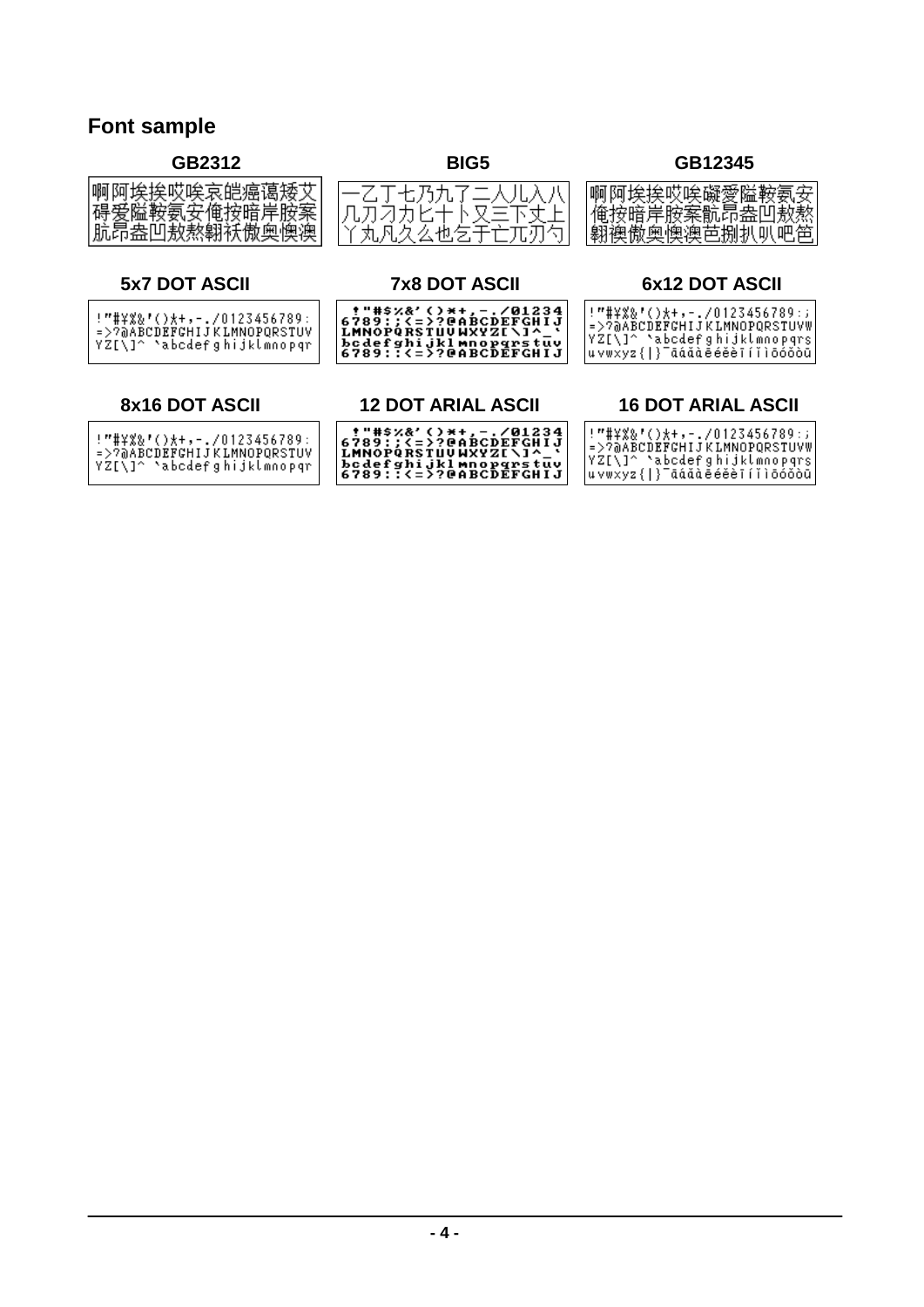# **2** Pin description and interface connection

# **2.1** Pin configuration



| SOP8 | name        | <b>VO</b> | description                       |
|------|-------------|-----------|-----------------------------------|
|      | CS#         |           | Chip enable input                 |
| っ    | <b>SO</b>   |           | Serial data output                |
| 3    | NC.         |           | No Connected                      |
|      | <b>GND</b>  |           | Ground                            |
| 5    | SI          |           | Serial data input                 |
| 6    | <b>SCLK</b> |           | Serial clock input                |
|      | HOLD#       |           | Hold, to pause the device without |
| 8    | <b>VCC</b>  |           | +3.3V Power Supply                |

# 2.2 SPI interface description

Serial data output(SO): Data is shifted out on the falling edge of the serial clock. Serial data input(SI) : Inputs are latched on the rising edge of the serial clock. Serial clock input(SCLK): To provide the timing of the serial interface. Chip enable input(CS#): The device is enabled by a high to low transition on CS#. CS# must remain low for the duration of any command sequence.



HOLD#: To temporarily stop serial communication with SPI flash memory without resetting the device.

The HOLD# mode begins when the SCK active low state coincides with the falling edge of the HOLD# signal. The HOLD mode ends when the HOLD# signal's rising edge coincides with the SCK active low state.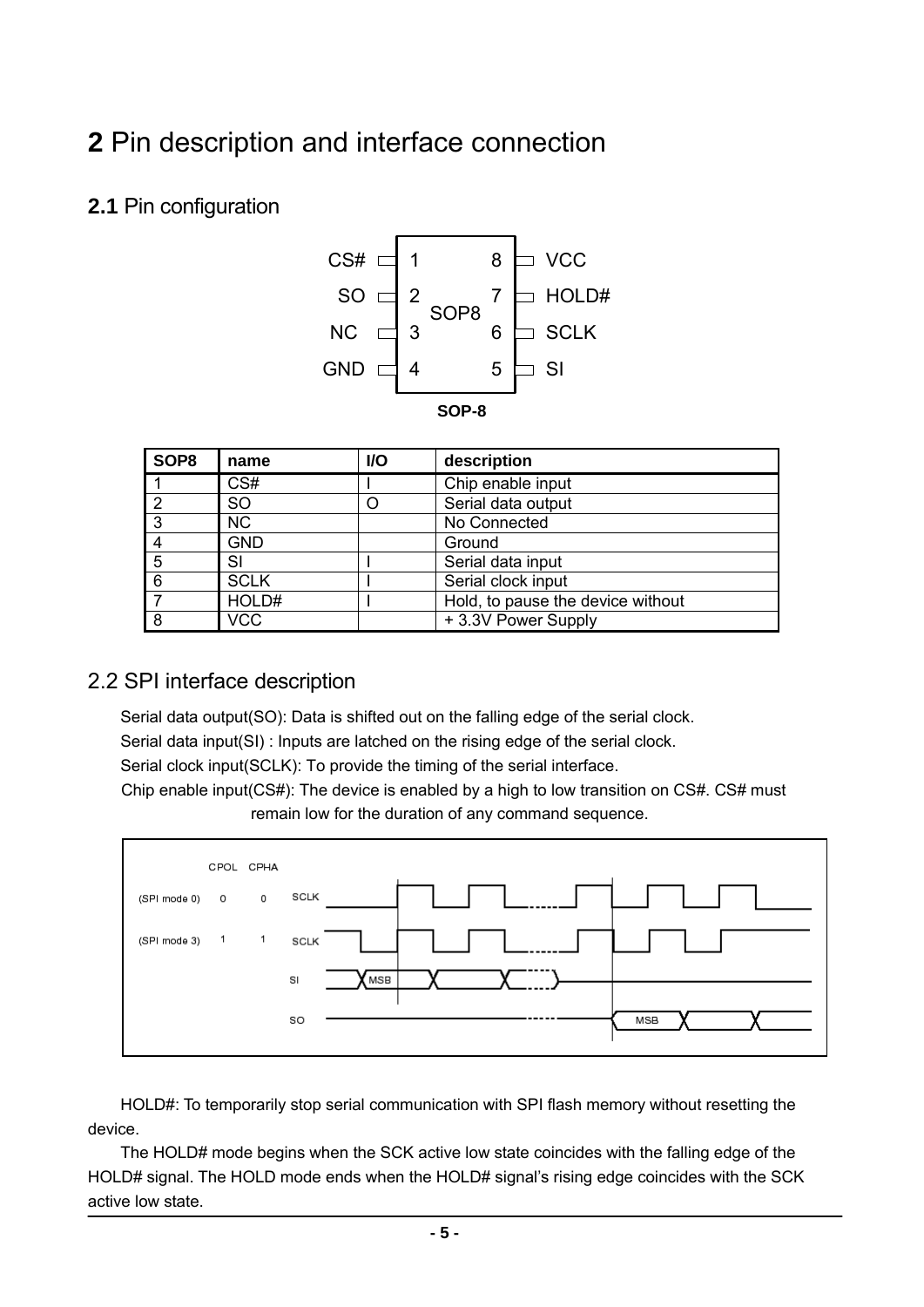

# **2.3** SPI connection block diagram

When SPI/PLII\_SEL is not connected, the chip is at SPI bus mode. HOLD# PIN should pulled to 3.3V through 2K resister

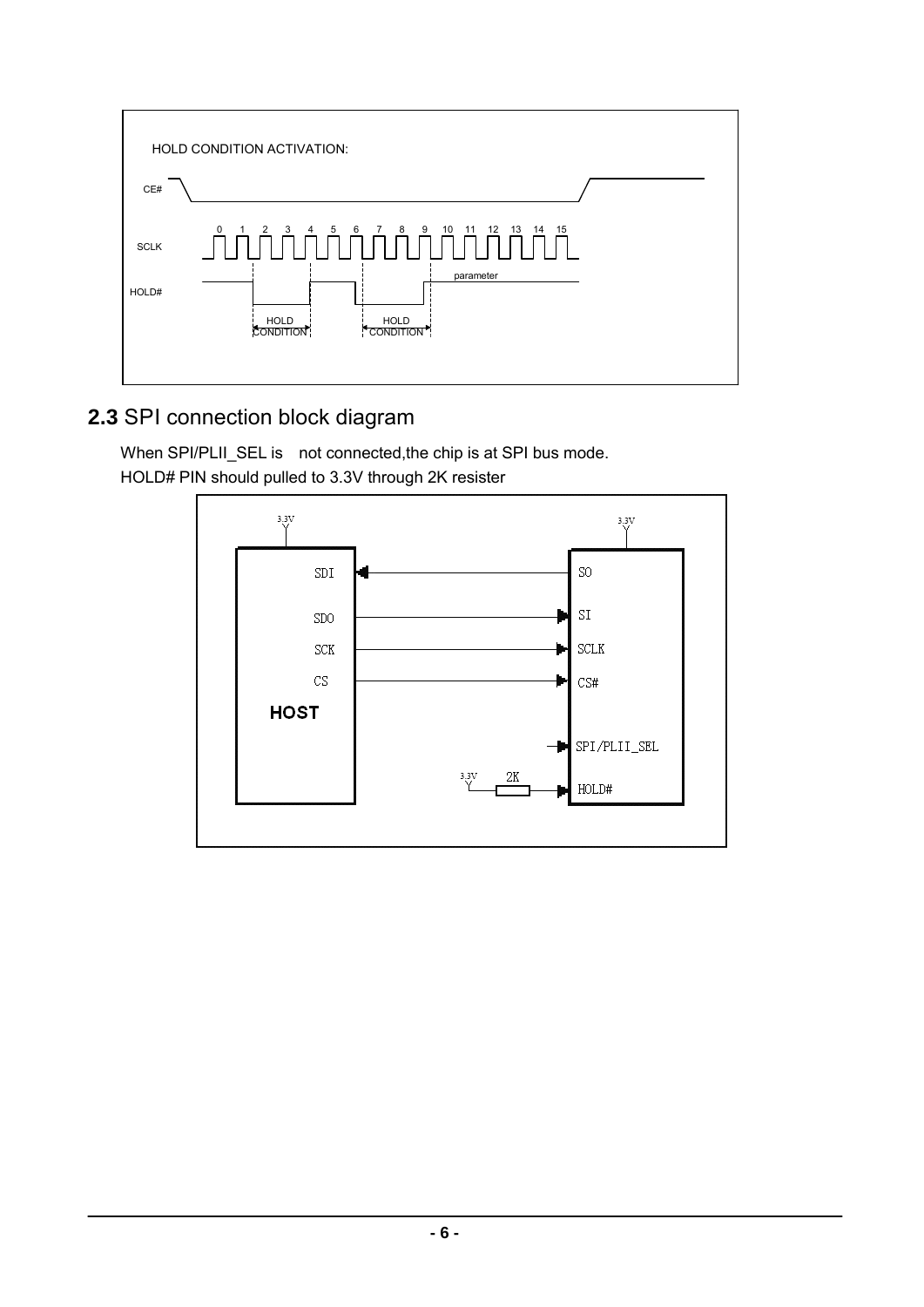# **3 Operating instruction**

# **3.1 SPI bus operating instruction**

Instruction Set

| <b>Instruction</b> | <b>Description</b>                 |           | <b>Instruction</b><br>Code(One-Byte) |   | <b>Dummy</b><br><b>Bytes</b> | Data<br><b>Bytes</b> |
|--------------------|------------------------------------|-----------|--------------------------------------|---|------------------------------|----------------------|
| <b>READ</b>        | Read Data Bytes                    | 0000 0011 | 03 h                                 |   |                              | 1 to ∞               |
| <b>FAST READ</b>   | Read Data Bytes<br>at Higher Speed | 0000 1011 | 0B h                                 | 3 |                              | 1 to ∞               |

# **3.2 Read Data Bytes**

The Read instruction supports up to 20 MHz, It outputs the data starting from the specified address location. The data output stream is continuous through all addresses until terminated by a low to high transition on CE#. The internal address pointer will automatically increment.

The Read instruction is initiated by executing an 8-bit command,03H, followed by address bits [A23-A0]. CE# must remain active low for the duration of the Read cycle.



Figure: Read Data Bytes (READ) Instruction Sequence and Data-outsequence:

# **3.3 Read Data Bytes at Higher Speed**

The High-Speed-Read instruction supporting up to 30 MHz is initiated by executing an 8-bit command, 0BH, followed by address bits [A23-A0] and a dummy byte. CE# must remain active low for the duration of the High-Speed-Read cycle.

Following a dummy byte (8 clocks input dummy cycle), the High-Speed-Read instruction outputs the data starting from the specified address location. The data output stream is continuous through all addresses until terminated by a low to high transition on CE#. The internal address pointer will automatically increment.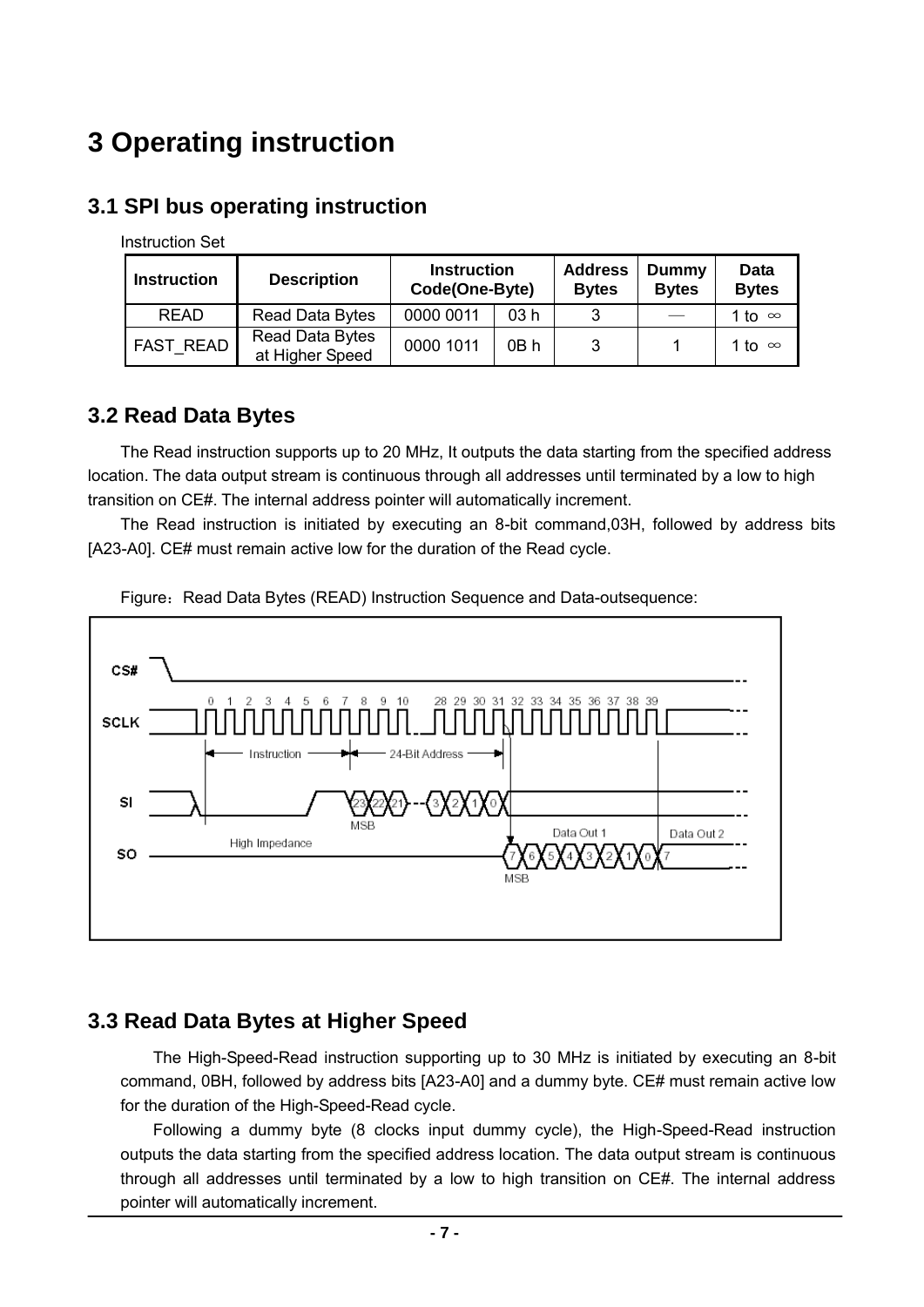Read Data Bytes at Higher Speed (READ\_FAST) Instruction Sequence and Data-out sequence:

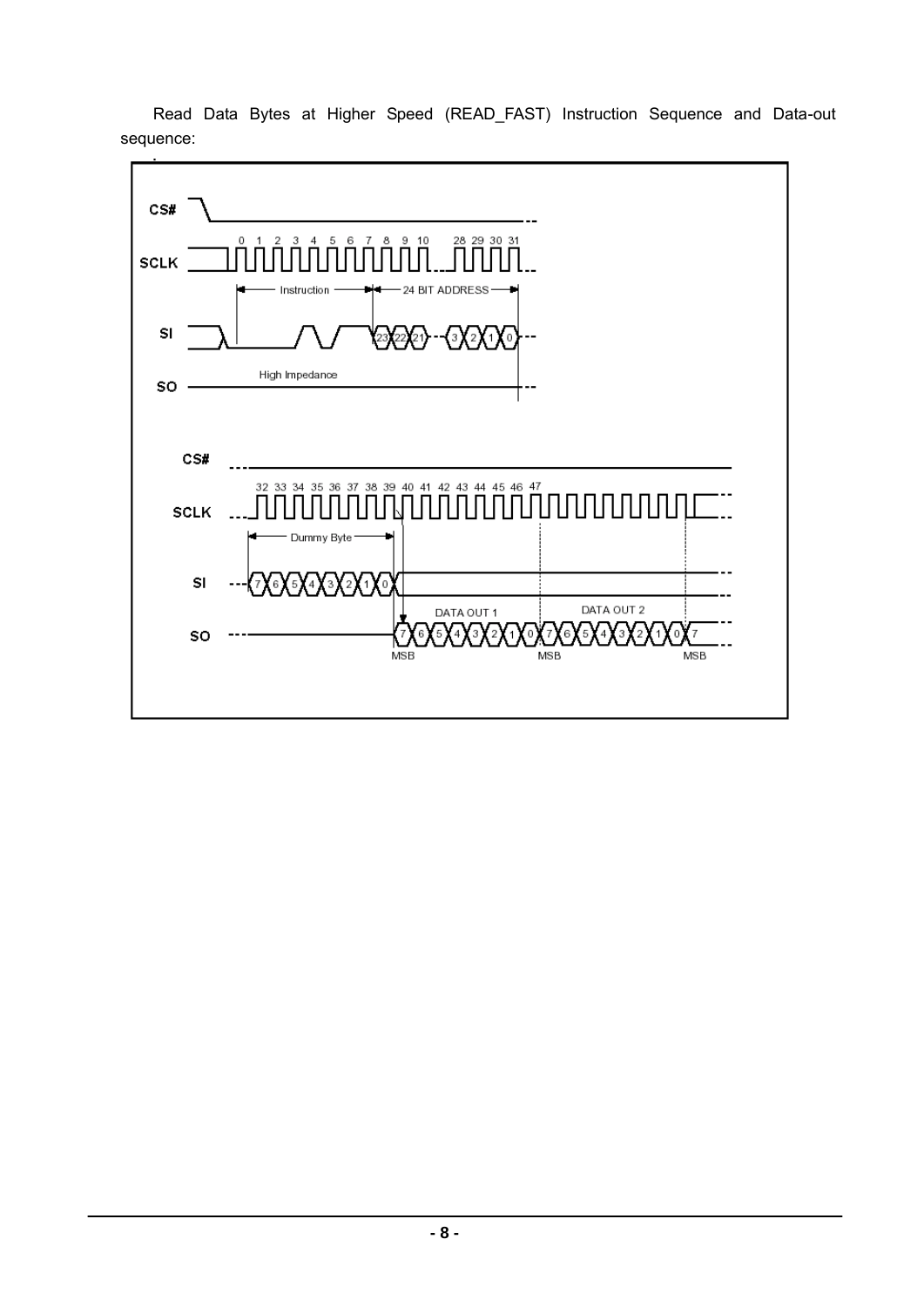# **4** Electric characteristic

# **4.1** Absolute maximum rating

| Symbol                      | Parameter                    | Min.   | Max.      | Unit         | Condition    |
|-----------------------------|------------------------------|--------|-----------|--------------|--------------|
| ${\mathsf T}_{\textsf{OP}}$ | <b>Operating Temperature</b> | $-20$  | 85        | $^{\circ}$ C | In SPI mode  |
| $T_{OP}$                    | <b>Operating Temperature</b> | $-10$  | 85        | $\gamma$     | In PLII mode |
| T <sub>STG</sub>            | Storage Temperature          | $-65$  | 125       | $\sim$       |              |
| <b>VCC</b>                  | Supply Voltage               | $-0.3$ | 3.6       |              |              |
| $V_{IN}$                    | Input Voltage                | $-0.5$ | $VCC+0.5$ |              |              |
| <b>GND</b>                  | Power Ground                 |        |           |              |              |

### **4.2 DC Feature**

Condition:  $T_{OP}$  = -20℃ to 85℃, GND=0V in SPI mode;  $T_{OP}$  =-10℃ to 85℃, GND=0V in PLII mode

| Symbol                 | Parameter                            | Min.              | Max.               | Unit | Condition          |  |
|------------------------|--------------------------------------|-------------------|--------------------|------|--------------------|--|
| <b>I</b> <sub>DD</sub> | VCC Supply Current(active)           |                   | 12                 | mA   |                    |  |
| I <sub>SB</sub>        | <b>VCC Standby Current</b>           |                   | 10                 | uA   |                    |  |
| $V_{\parallel}$        | Input LOW Voltage                    | $-0.3$            | 0.6                | V    |                    |  |
| V <sub>IH</sub>        | Input HIGH Voltage                   | 0.7VCC            | $VCC+0.3$          | V    |                    |  |
| $V_{OL}$               | <b>Output LOW Voltage</b>            |                   | 0.4                | V    |                    |  |
|                        |                                      |                   | $(l_{OL} = 1.6mA)$ |      | $VCC = 2.7 - 3.6V$ |  |
| $V_{OH}$               | 0.8VCC<br><b>Output HIGH Voltage</b> |                   |                    | V    |                    |  |
|                        |                                      | $(I_{OH}=-0.4mA)$ |                    |      |                    |  |
| Ιu                     | Input Leakage Current                | $\Omega$          | $+10$              | uA   |                    |  |
| <b>ILO</b>             | <b>Output Leakage Current</b>        | 0                 | $+10$              | uA   |                    |  |

Note:  $I_{IL}:$  Input LOW Current,  $I_{IH}:$  Input HIGH Current,

I<sub>OL</sub>: Output LOW Current, I<sub>OH</sub>: Output HIGH Current,

# **4.3** AC characteristic

#### 4.3.1 SPI bus AC characteristic

Condition:  $T_{OP}$  = -20℃ to 85℃, VCC= 2.7V to 3.6V

| Symbol        | Alt.         | Parameter                                    | Min.           | Max. | Unit       |
|---------------|--------------|----------------------------------------------|----------------|------|------------|
| Fc.           | Fc           | <b>Clock Frequency</b>                       | D.C.           | 20   | <b>MHz</b> |
| tch           | <b>t</b> CLH | Clock High Time                              | 20             |      | ns         |
| tcl           | tcll         | <b>Clock Low Time</b>                        | 20             |      | ns         |
| tclch         |              | Clock Rise Time(peak to peak)                | 0.1            |      | V/ns       |
| <b>t</b> CHCL |              | Clock Fall Time (peak to peak)               | 0.1            |      | V/ns       |
| tslch         | tcss         | CS# Active Setup Time (relative to SCLK)     | 5              |      | ns         |
| <b>t</b> CHSL |              | CS# Not Active Hold Time (relative to SCLK)  | 5              |      | ns         |
| <b>t</b> DVCH | tpsu         | Data In Setup Time                           | $\overline{2}$ |      | ns         |
| <b>t</b> CHDX | <b>t</b> DH  | Data In Hold Time                            | 5              |      | ns         |
| t CHSH        |              | CS# Active Hold Time (relative to SCLK)      | 5              |      | ns         |
| t shch        |              | CS# Not Active Setup Time (relative to SCLK) | 5              |      | ns         |
| t SHSL        | tcsн         | <b>CS# Deselect Time</b>                     | 100            |      | ns         |
| t shoz        | tdis         | <b>Output Disable Time</b>                   |                | 9    | ns         |
| t clov        | tv           | <b>Clock Low to Output Valid</b>             |                | 9    | ns         |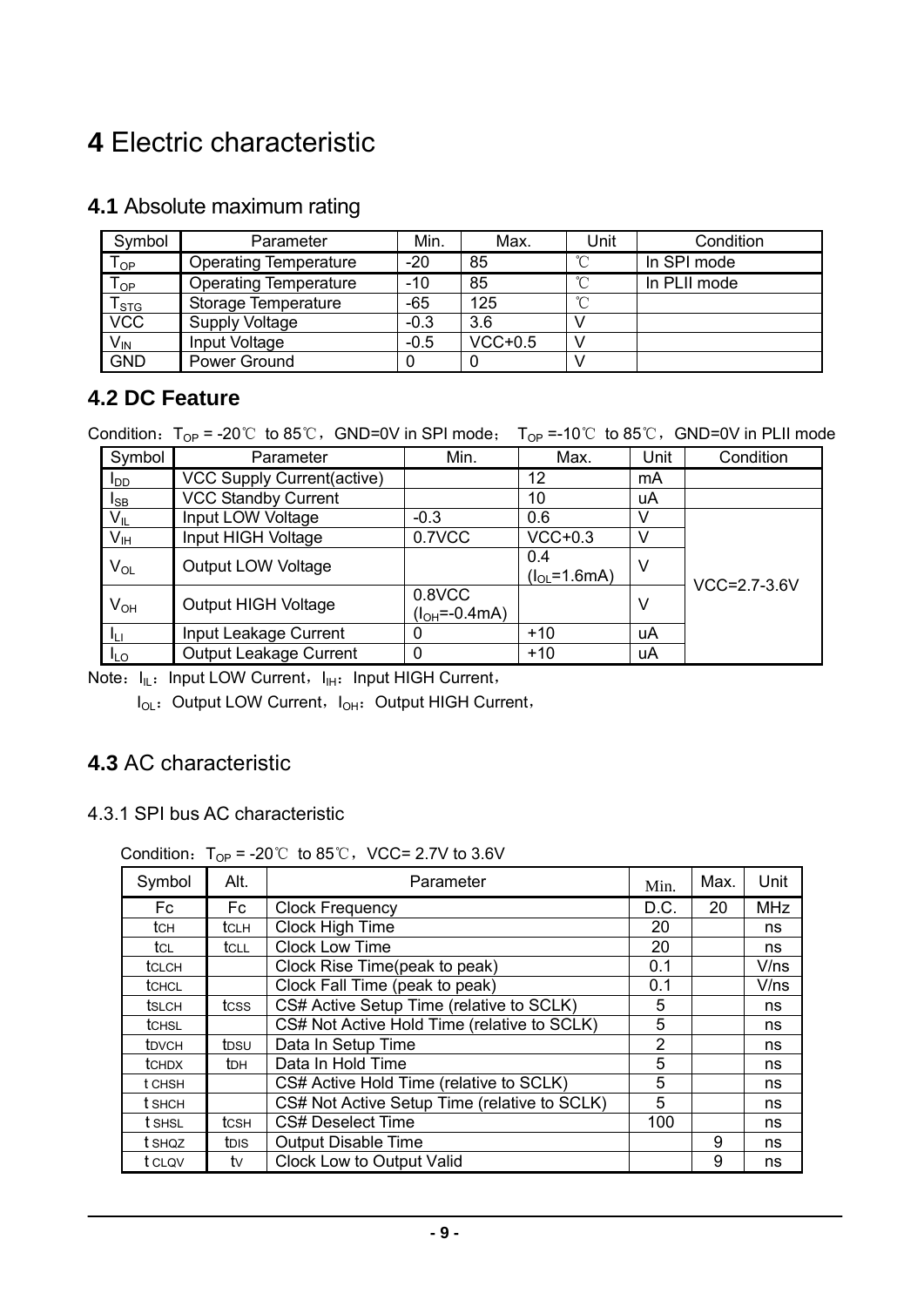| t clox        | tho | Output Hold Time                    |   |   | ns |
|---------------|-----|-------------------------------------|---|---|----|
| <b>t</b> HLCH |     | HOLD# Setup Time (relative to SCLK) |   |   | ns |
| t сннн        |     | HOLD# Hold Time (relative to SCLK)  |   |   | ns |
| t ннсн        |     | HOLD Setup Time (relative to SCLK)  |   |   | ns |
| <b>t</b> CHHL |     | HOLD Hold Time (relative to SCLK)   | 5 |   | ns |
| t ннох        | tız | HOLD to Output Low-Z                |   | 9 | ns |
| t hloz        | thz | HOLD# to Output High-Z              |   | 9 | ns |



**Hold Timing** 





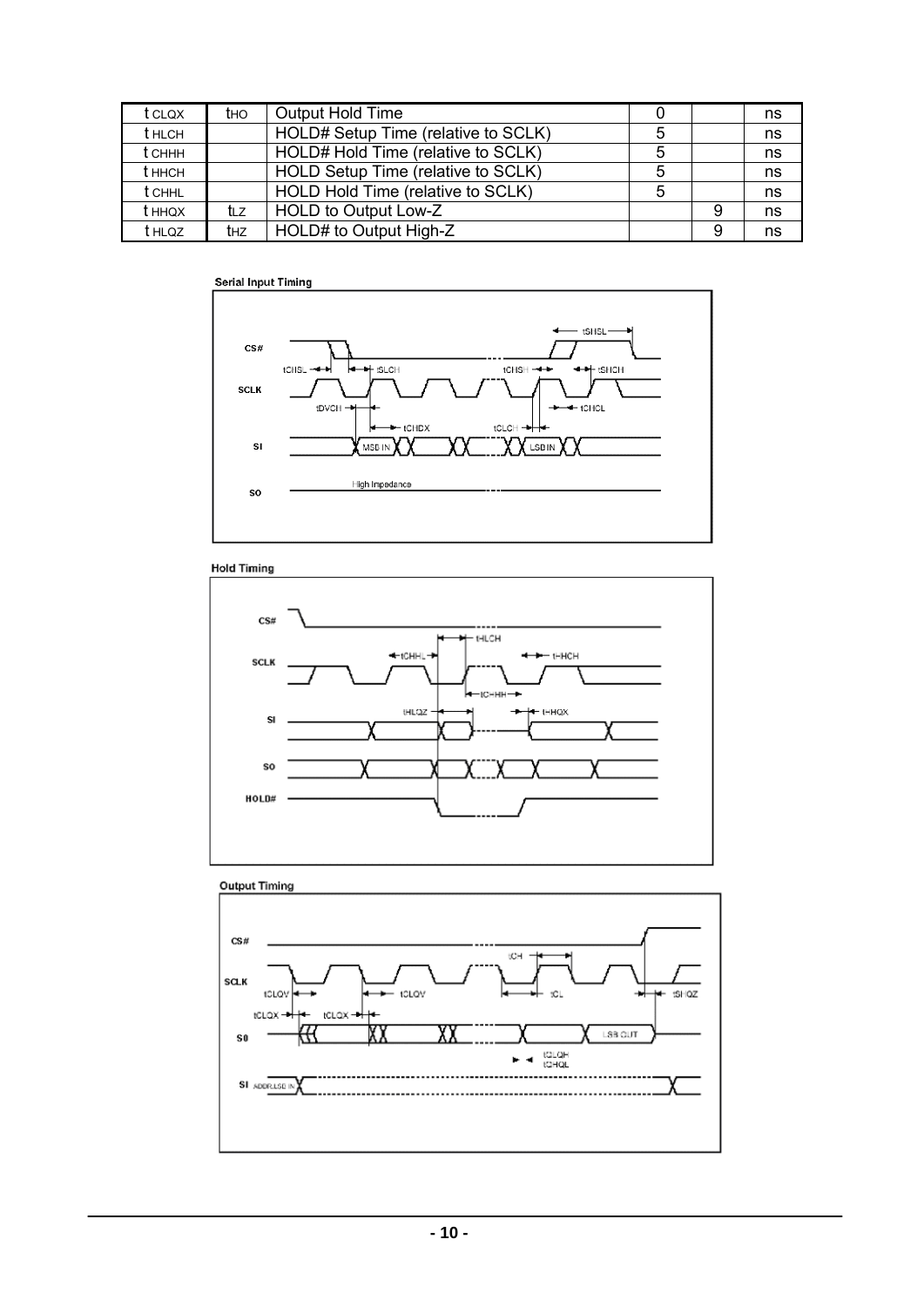# **5 Package size: SOP-8**

Unit: mm



Dimensions(inch dimensions are derived from the original mm dimensions)

|      |       | Α                        | A1    | A2    | b     | ັ     |       | ⊢     | E     | $\Theta$ |       | ┕     | ৩     | ₩ |
|------|-------|--------------------------|-------|-------|-------|-------|-------|-------|-------|----------|-------|-------|-------|---|
| Mm   | Min.  |                          | 0.10  | .35   | 0.36  | 0.15  | 4.77  | 5.80  | 3.60  |          | 0.46  | 0.65  | 0.41  |   |
|      | Norm. | -                        | 0.15  | .45   | 0.41  | 0.20  | 4.90  | 5.99  | 3.90  | 1.27     | 0.66  | 1.05  | 0.54  | 5 |
|      | Max.  | i.75                     | 0.20  | .55   | 0.51  | 0.25  | 5.03  | 6.20  | 4.00  |          | 0.86  | 1.25  | 0.67  | 8 |
| inch | Min.  | $\overline{\phantom{0}}$ | 0.004 | 0.053 | 0.014 | 0.006 | 0.188 | 0.228 | 0.150 |          | 0.018 | 0.033 | 0.016 |   |
|      | Norm. | -                        | 0.006 | 0.057 | 0.016 | 0.008 | 0.193 | 0.236 | 0.154 | 0.050    | 0.026 | 0.041 | 0.021 |   |
|      | Max.  | 0.069                    | 0.008 | 0.061 | 0.020 | 0.010 | 0.198 | 0.244 | 0.156 |          | 0.034 | 0.049 | 0.026 | 8 |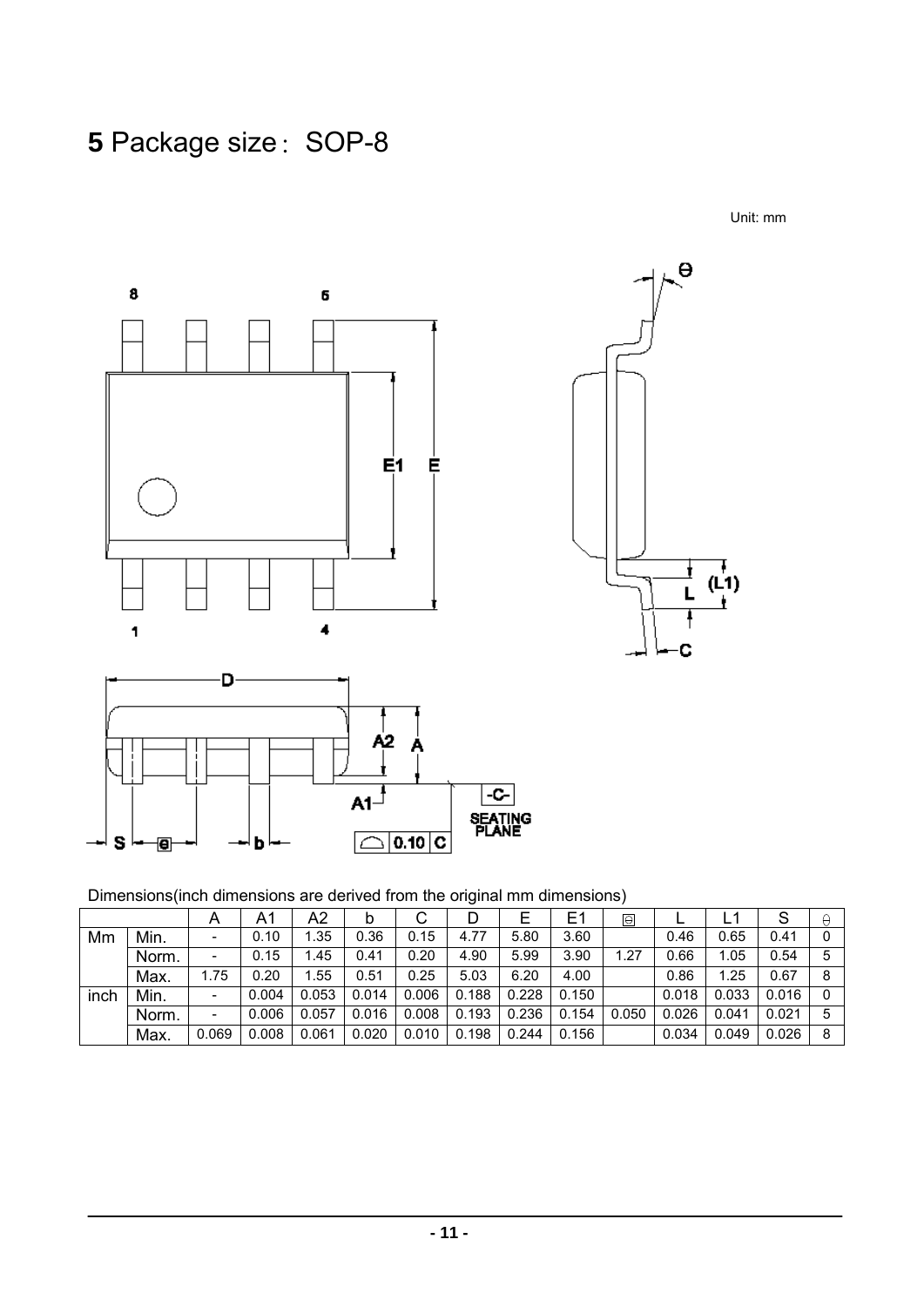# **6 Font Read Method**

#### **6.1** Character dots arrangement

The data arrangement is byte horizontal, string horizontal. The highest Bit of BYTE represent left point, the lowest Bit of BYTE represent right point.

#### 6.1.1 11X12 dots font

11X12 dots font has 24 bytes (BYTE 0 – BYTE 23)data。



#### 6.1.2 15X16 dots font

15X16 dots font has 32 bytes (BYTE 0 – BYTE 31)data。

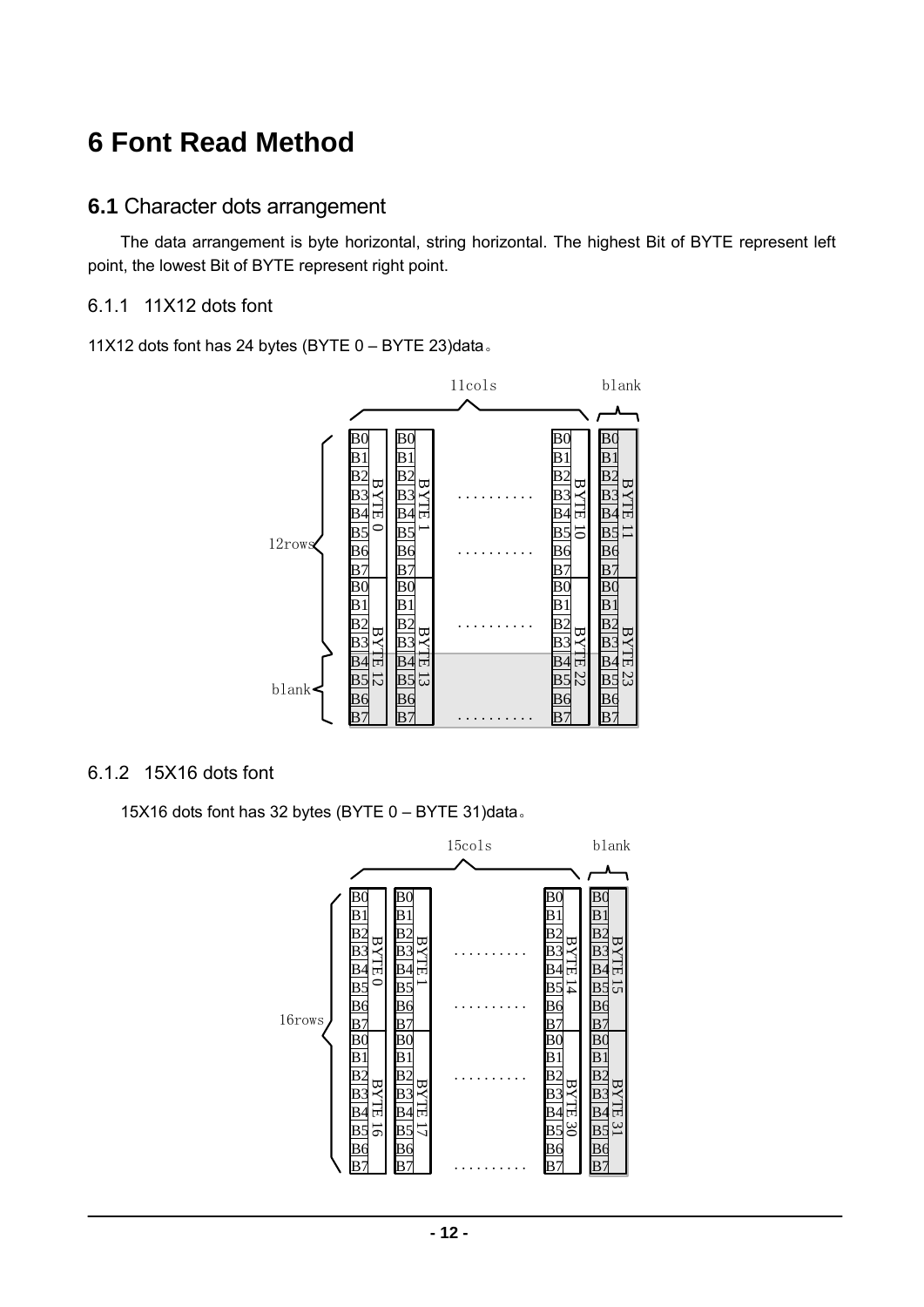#### 6.1.3 24X24 dots font

24X24 dots font has 72 bytes (BYTE 0 – BYTE 71)data。



6.1.4 5X7 dots ASCII font

5X7 dots ASCII font has 8 bytes  $(BYTE 0 - BYTE7)$  data.

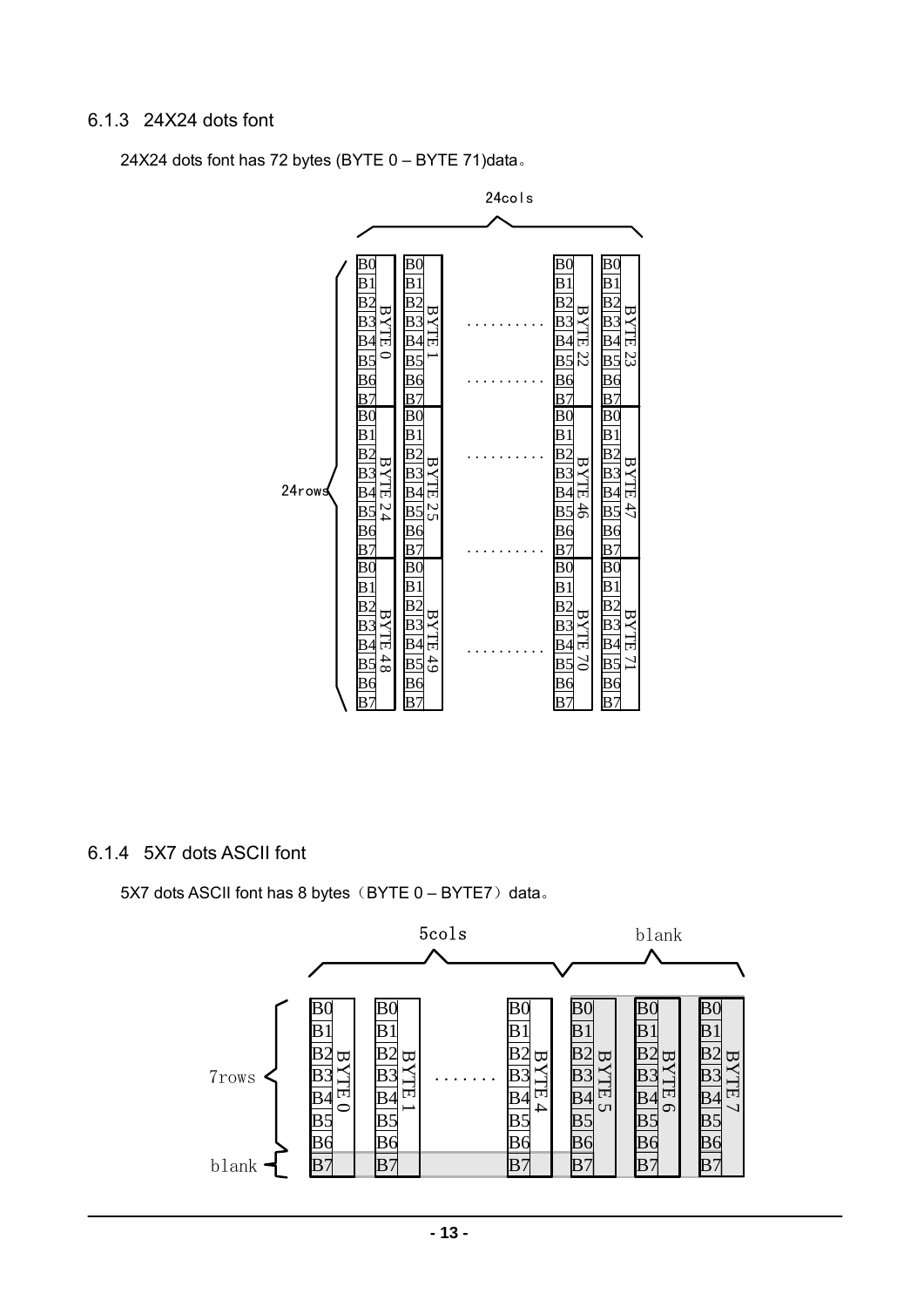#### 6.1.5 7X8 dots ASCII font

7X8 dots ASCII font has 8 bytes  $(BYTE 0 - BYTE7)$  data.



#### 6.1.6 6X12 dots ASCII font

6X12 dots ASCII font has12 bytes (BYTE  $0 - BYTE11$ ) data.



#### 6.1.7 8X16 dots font

8X16 dots font has 16 bytes (BYTE  $0 - BYTE15$ ) data: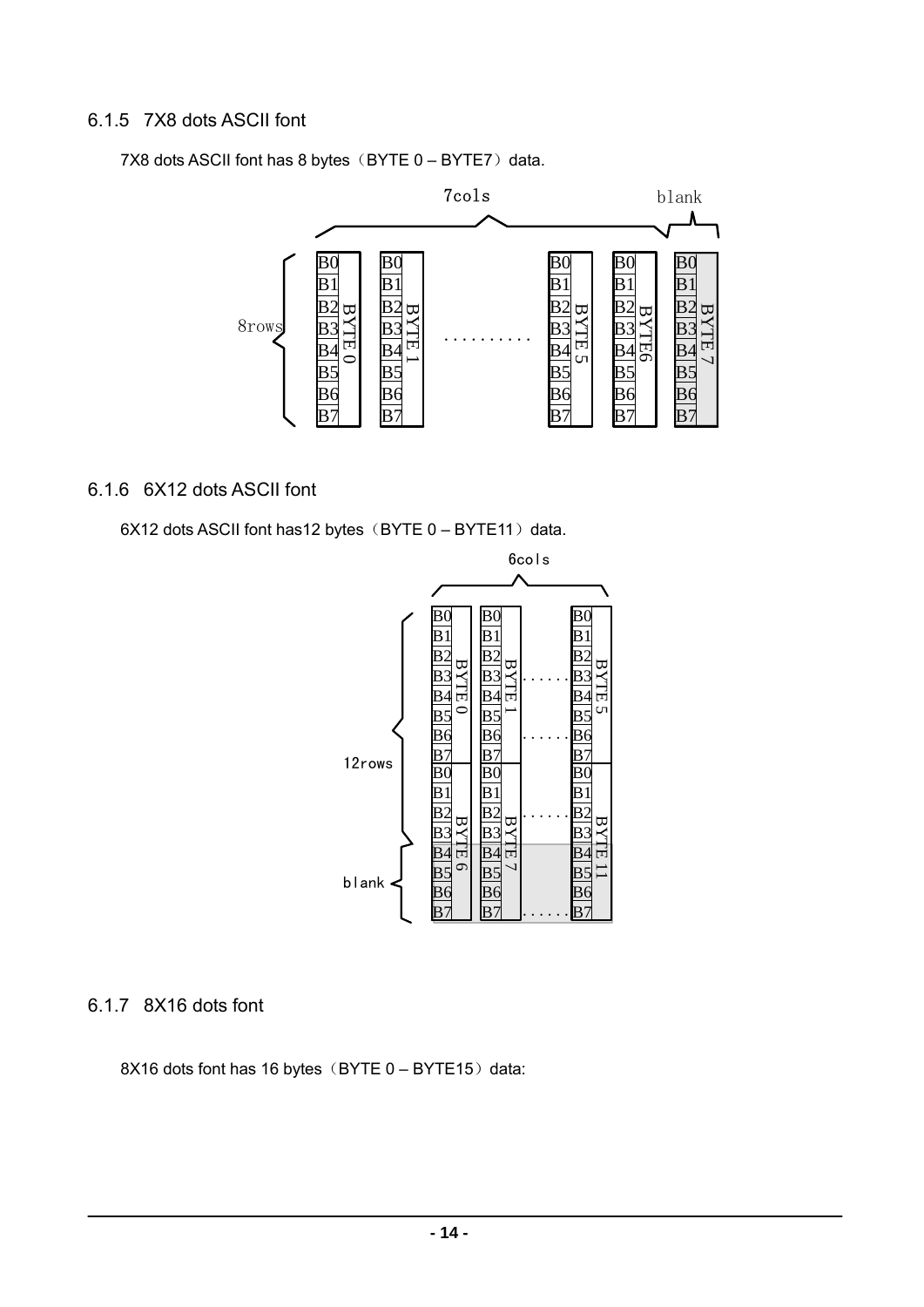

#### 6.1.8 12 dots proportional arial font

12 dots proportional font has 26 bytes  $(BYTE 0 - BYTE25)$  data.

For the font is variant width, BYTE0~ BYTE1 are stored font width data,.BYTE2-25 are stored dots matrix data.

|                                                                         | Font dot matrix width | Font dot matrix data |   |                         |
|-------------------------------------------------------------------------|-----------------------|----------------------|---|-------------------------|
|                                                                         |                       |                      |   |                         |
| BYTE <sub>0</sub>                                                       | BYTE <sub>1</sub>     | BYTE <sub>2</sub>    | . | BYTE 33                 |
| B7 B6 B5 B4 B3 B2 B1 B0 B7 B6 B5 B4 B3 B2 B1 B0 B7 B6 B5 B4 B3 B2 B1 B0 |                       |                      |   | B7 B6 B5 B4 B3 B2 B1 B0 |

The dots matrix width of proportional font use BYTE as its unit. Different font width will reveal corresponding blanks. With the font's actual width data stored in BYTE0~BYTE 1, it can be used as reference for the position of the next word.

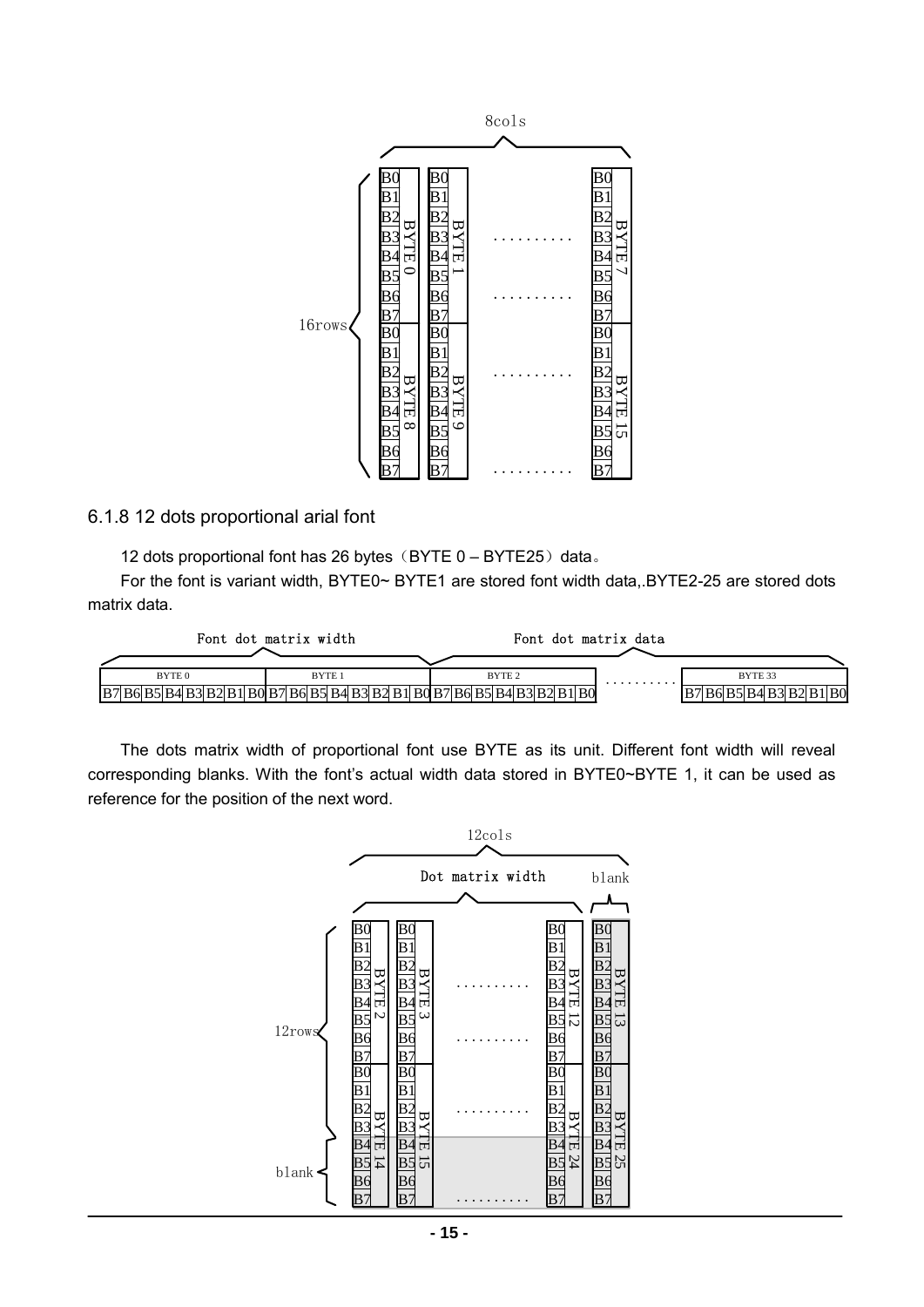#### 6.1.9 16 dots proportional arial font

16 dots proportional font has 34 bytes  $(BYTE 0 - BYTE33)$  data.

For the font is variant width, BYTE0~ BYTE1 are stored font width data,.BYTE2-33 are stored dots matrix data.

|                                                                       | Font dot matrix width | Font dot matrix data |   |                               |
|-----------------------------------------------------------------------|-----------------------|----------------------|---|-------------------------------|
| BYTE <sub>0</sub>                                                     | BYTE <sub>1</sub>     | BYTE <sub>2</sub>    | . | BYTE 33                       |
| $ B7 B6 B5 B4 B3 B2 B1 B0 B7 B6 B5 B4 B3 B2 B1 B0 B7 B6 B5 B4 B3 B2 $ |                       |                      |   | '  B6  B5  B4  B3  B2  B1  B0 |

The dot matrix width of proportional font use BYTE as its unit. Different font width will reveal corresponding blanks. With the font's actual width data stored in BYTE0~BYTE 1, it can be used as reference for the position of the next word.



#### 6.1.10 24 dots proportional font

24 dots proportional font has 74 bytes  $(BYTE 0 - BYTE73)$  data.

For the font is variant width, BYTE0~ BYTE1 are stored font width data,.BYTE2-73 are stored dots matrix data.

|                   | Dot matrix width  |                                                                                            | Dot matrix data |                         |
|-------------------|-------------------|--------------------------------------------------------------------------------------------|-----------------|-------------------------|
| BYTE <sub>0</sub> | BYTE <sub>1</sub> | BYTE <sub>2</sub>                                                                          | .               | BYTE <sub>73</sub>      |
| IB7               |                   | B6  B5  B4  B3  B2  B1  B0  B7  B6  B5  B4  B3  B2  B1  B0  B7  B6  B5  B4  B3  B2  B1  B0 |                 | B7 B6 B5 B4 B3 B2 B1 B0 |

The dot matrix width of proportional font use BYTE as its unit. Different font width will reveal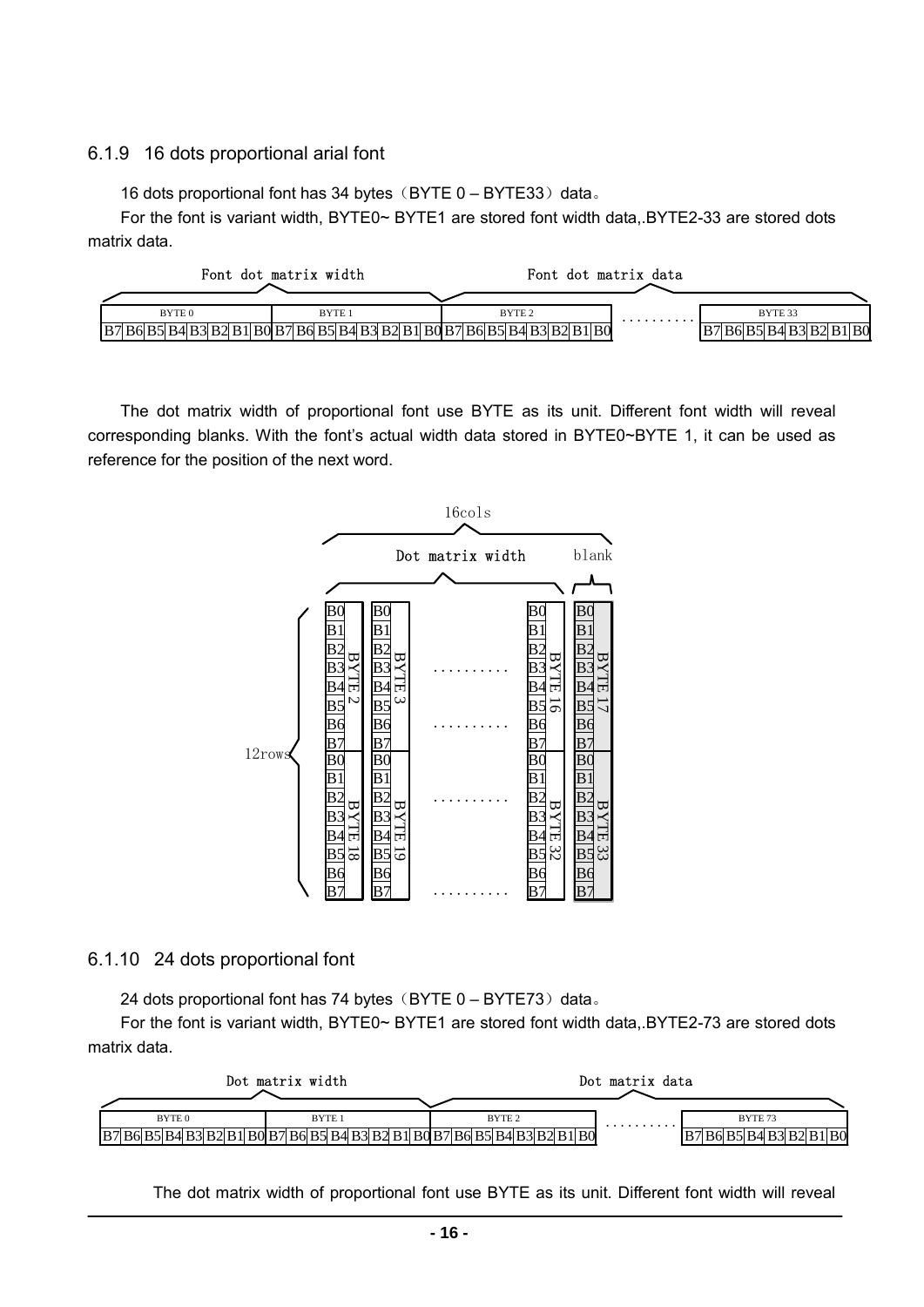corresponding blanks. With the font s actual width data stored in BYTE0~BYTE 1, it can be used as reference for the position of the next word.

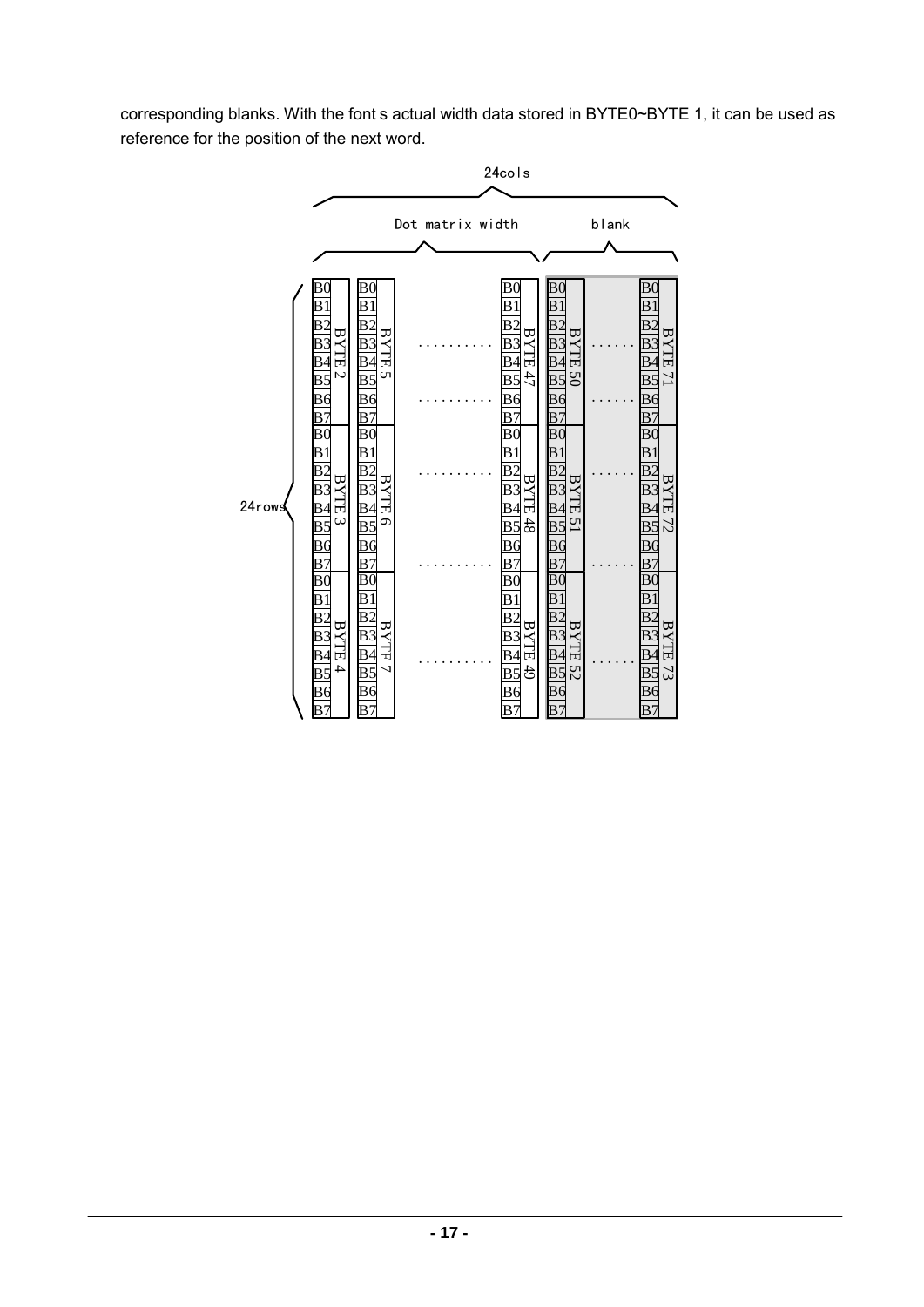# **6.2** Dots font address table

|                 | content                | charset      | Code<br>scope | Characters | Address       | Reference<br>method |
|-----------------|------------------------|--------------|---------------|------------|---------------|---------------------|
| 1               | 11X12 dots GB2312 font | GB2312       | A1A1-F7FE     | 6763+846   | 00000         | 6.3.1.1             |
| 2               | 15X16 dots GB2312 font | GB2312       | A1A1-F7FE     | 6763+846   | 5F4C0         | 6.3.1.2             |
| 3               | 24X24 dots GB2312 font | GB2312       | A1A1-F7FE     | 6763+846   | DE5C0         | 6.3.1.3             |
| 4               | GB12345 index table    | GB12345      | A1A1-F9A9     | 6866+846   | 190958        | $6.3.1.4 - 6$       |
| 5               | BIG5 index table       | BIG5         | A140-F9DC     | 5401+408   | 193F06        | $6.3.1.7 - 9$       |
| 6               | Unicode index table    | Unicode      | A0-FF50       |            | 19AC30        | 6.3.1.10-12         |
| 7               | GB12345 一对多索引表         | GB12345      |               | 94         | 1A7020        | 6.3.1.13            |
| 8               | 5X7 dots ASCII font    | <b>ASCII</b> | $20-7F$       | 96         | 1A7C33        | 6.3.2.1             |
| 9               | 7X8 dots ASCII font    | <b>ASCII</b> | $20 - 7F$     | 96         | <b>1A76CC</b> | 6.3.2.2             |
| 10 <sup>1</sup> | 6X12 dots ASCII font   | <b>ASCII</b> | $20 - 7F$     | 96         | 1A79CC        | 6.3.2.3             |
| 11              | 8X16 dots ASCII font   | <b>ASCII</b> | $20-7F$       | 96         | 1A7FCC        | 6.3.2.4             |
| 12              | 12 dots Arial font     | <b>ASCII</b> | $20 - 7F$     | 96         | <b>1A87CC</b> | 6.3.2.6             |
| 13              | 16 dots Arial font     | <b>ASCII</b> | $20 - 7F$     | 96         | 1A918C        | 6.3.2.7             |
| 14              | 24 dots Arial font     | <b>ASCII</b> | $20 - 7F$     | 96         | 1A9E4C        | 6.3.2.7             |
| 15              | Input method code list |              |               |            | 1ABA0C        |                     |
| 16              | reserved               |              |               |            | 1FF6A4        |                     |

### **6.3** Calculation of character address

With certain calculation method, the user may obtain certain character dots address using character code.

#### 6.3.1 Chinese font and Japanese font

#### **6.3.1.1 11X12 dots GB2312 font**

#### **Parameters:**

GBCode: character code. MSB: high byte of GBCode. LSB: low byte of GBCode. Address: address of character data in chip. BaseAdd: the base address of the font in chip **Calculation of character address:**  BaseAdd=0x0; if(MSB >=0xA1 && MSB <= 0Xa3 && LSB >=0xA1) Address =( (MSB - 0xA1) \* 94 + (LSB - 0xA1))\*24+ BaseAdd; else if(MSB ==0xA6 && LSB >=0xA1) Address =( (MSB - 0xA1) \* 94 + (LSB - 0xA1)-94\*2 )\*24+ BaseAdd; else if(MSB ==0xA9 && LSB >=0xA1) Address =( (MSB - 0xA1) \* 94 + (LSB - 0xA1)-94\*4 )\*24+ BaseAdd; else if(MSB >= 0xa8 && MSB <= 0xa9 && LSB <= 0xa1) { if(LSB>0x7f)LSB--;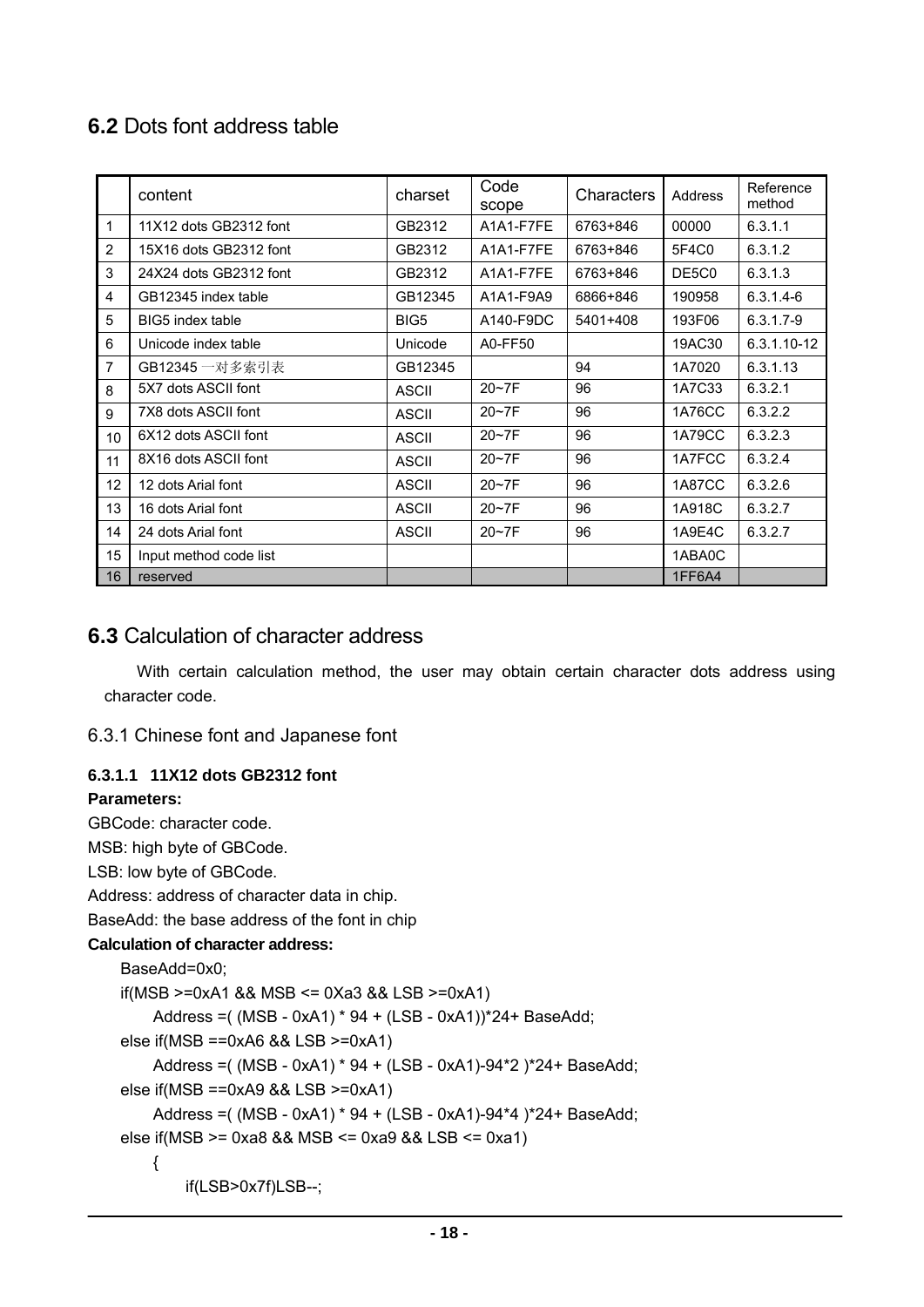```
 Address = ((MSB-0xa8)*96 + (LSB-0x40)+94*5)*24+ BaseAdd; 
     } 
else if(MSB >=0xB0 && MSB <= 0xF7 && LSB >=0xA1) 
     Address = ((MSB - 0xB0) * 94 + (LSB - 0xA1)+ 662)*24+ BaseAdd;
```
#### **6.3.1.2 15X16 dots GB2312 font**

#### **Parameters:**

```
GBCode: character code. 
MSB: high byte of GBCode. 
LSB: low byte of GBCode. 
Address: address of character data in chip. 
BaseAdd: the base address of the font in chip 
Calculation of character address: 
    BaseAdd=0x5F4C0; 
    if(MSB >=0xA1 && MSB <= 0Xa3 && LSB >=0xA1) 
         Address =( (MSB - 0xA1) * 94 + (LSB - 0xA1))*32+ BaseAdd; 
    else if(MSB ==0xA6 && LSB >=0xA1) 
         Address =( (MSB - 0xA1) * 94 + (LSB - 0xA1)-94*2 )*32+ BaseAdd; 
    else if(MSB ==0xA9 && LSB >=0xA1) 
         Address =( (MSB - 0xA1) * 94 + (LSB - 0xA1)-94*4 )*32+ BaseAdd; 
    else if(MSB >= 0xa8 && MSB <= 0xa9 && LSB <= 0xa1) 
         { 
             if(LSB>0x7f)LSB--; 
             Address = ((MSB-0xa8)*96 + (LSB-0x40)+94*5)*32+ BaseAdd; 
         } 
    else if(MSB >=0xB0 && MSB <= 0xF7 && LSB >=0xA1) 
         Address = ((MSB - 0xB0) * 94 + (LSB - 0xA1)+ 662)*32+ BaseAdd;
```
#### **6.3.1.3 24X24 dots GB2312 font**

#### **Parameters:**

```
GBCode: character code. 
MSB: high byte of GBCode. 
LSB: low byte of GBCode. 
Address: address of character data in chip. 
BaseAdd: the base address of the font in chip 
Calculation of character address: 
BaseAdd=0XDE5C0; 
if(MSB >=0xA1 && MSB <= 0Xa3 && LSB >=0xA1) 
     Address =( (MSB - 0xA1) * 94 + (LSB - 0xA1))*72+ BaseAdd; 
else if(MSB ==0xA6 && LSB >=0xA1) 
     Address =( (MSB - 0xA1) * 94 + (LSB - 0xA1)-94*2 )*72+ BaseAdd; 
else if(MSB ==0xA9 && LSB >=0xA1) 
     Address =( (MSB - 0xA1) * 94 + (LSB - 0xA1)-94*4 )*72+ BaseAdd; 
else if(MSB >= 0xa8 && MSB <= 0xa9 && LSB <= 0xa1) 
     {
```

```
 if(LSB>0x7f)LSB--;
```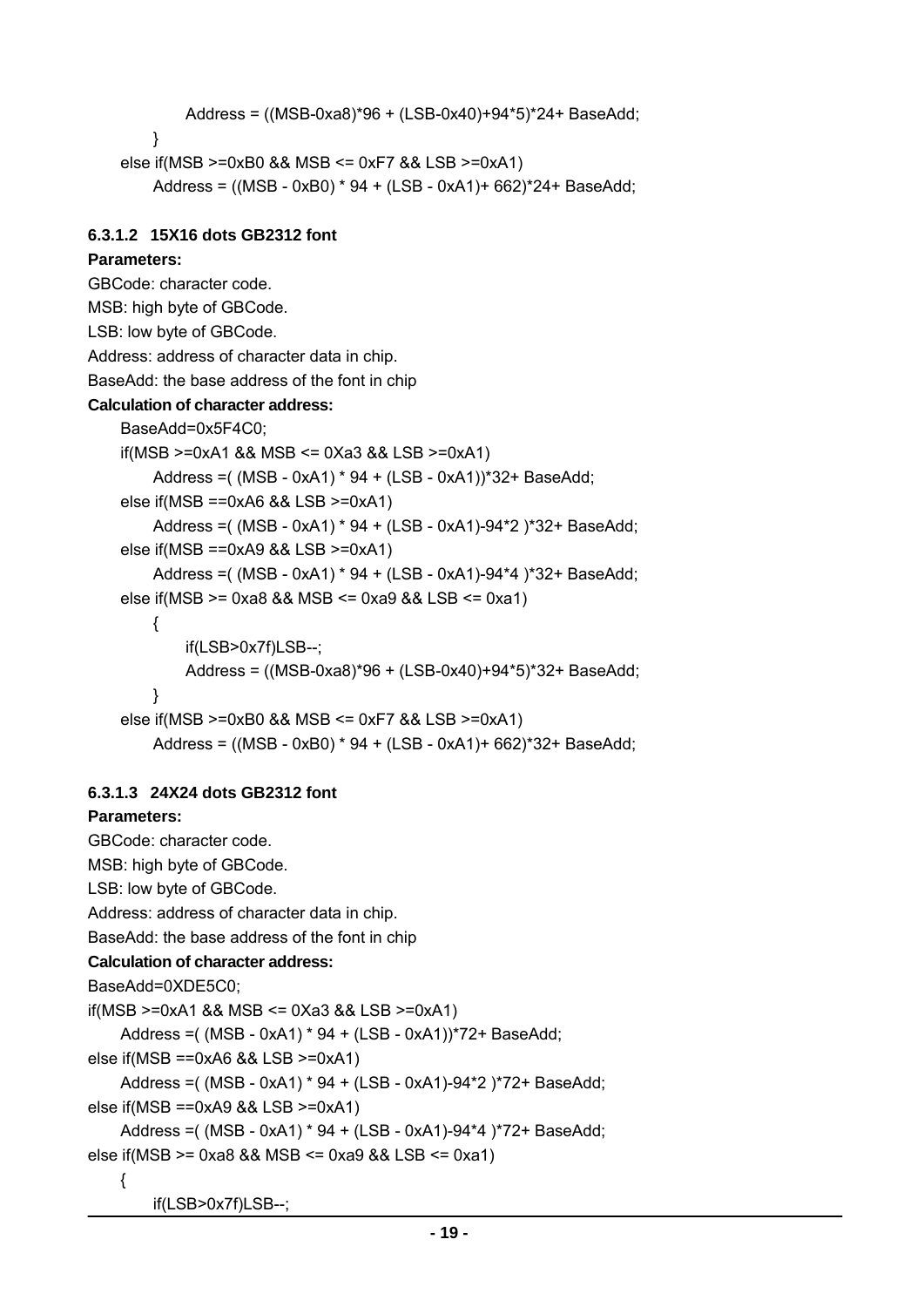```
 Address = ((MSB-0xa8)*96 + (LSB-0x40)+94*5)*72+ BaseAdd;
```

```
 }
```
else if(MSB >=0xB0 && MSB <= 0xF7 && LSB >=0xA1)

```
 Address = ((MSB - 0xB0) * 94 + (LSB - 0xA1)+ 662)*72+ BaseAdd;
```
#### **6.3.1.4 11X12 dots GB12345 font**

#### **Parameters:**

FontCode: character code.

MSB: high byte of FontCode.

LSB: low byte fo FontCode.

Address: address of character data in chip.

BaseAdd: the base address of the font in chip

GB12345Table: GB12345 index table. The table address is 0x190958

GB12345Index: index of the character in GB12345 index table.

Index: index of the character in font sets。

#### **Calculation of character address:**



BaseAdd=0x00;

if(MSB >=0xA1 && MSB <= 0Xa3 && LSB >=0xA1)

Address =( (MSB - 0xA1) \* 94 + (LSB - 0xA1))\*24+ BaseAdd;

else if(MSB ==0xA6 && LSB >=0xA1)

Address =( (MSB - 0xA1) \* 94 + (LSB - 0xA1)-94\*2 )\*24+ BaseAdd; else if(MSB ==0xA9 && LSB >=0xA1)

```
Address =( (MSB - 0xA1) * 94 + (LSB - 0xA1)-94*4 )*24+ BaseAdd;
```

```
else if(MSB >=0xB0 && MSB <= 0XF9 && LSB >=0xA1)
```
{

```
GB12345Index = (MSB - 0xB0) * 94 + (LSB - 0xA1);
```

```
Index = GB12345Table [GB12345Index*2] * 256 + GB12345Table[GB12345Index*2+1]; 
Address =Index * 24 + BaseAdd;
```
}

#### **6.3.1.5 15X16 dots GB12345 font**

#### **Parameters:**

FontCode: character code.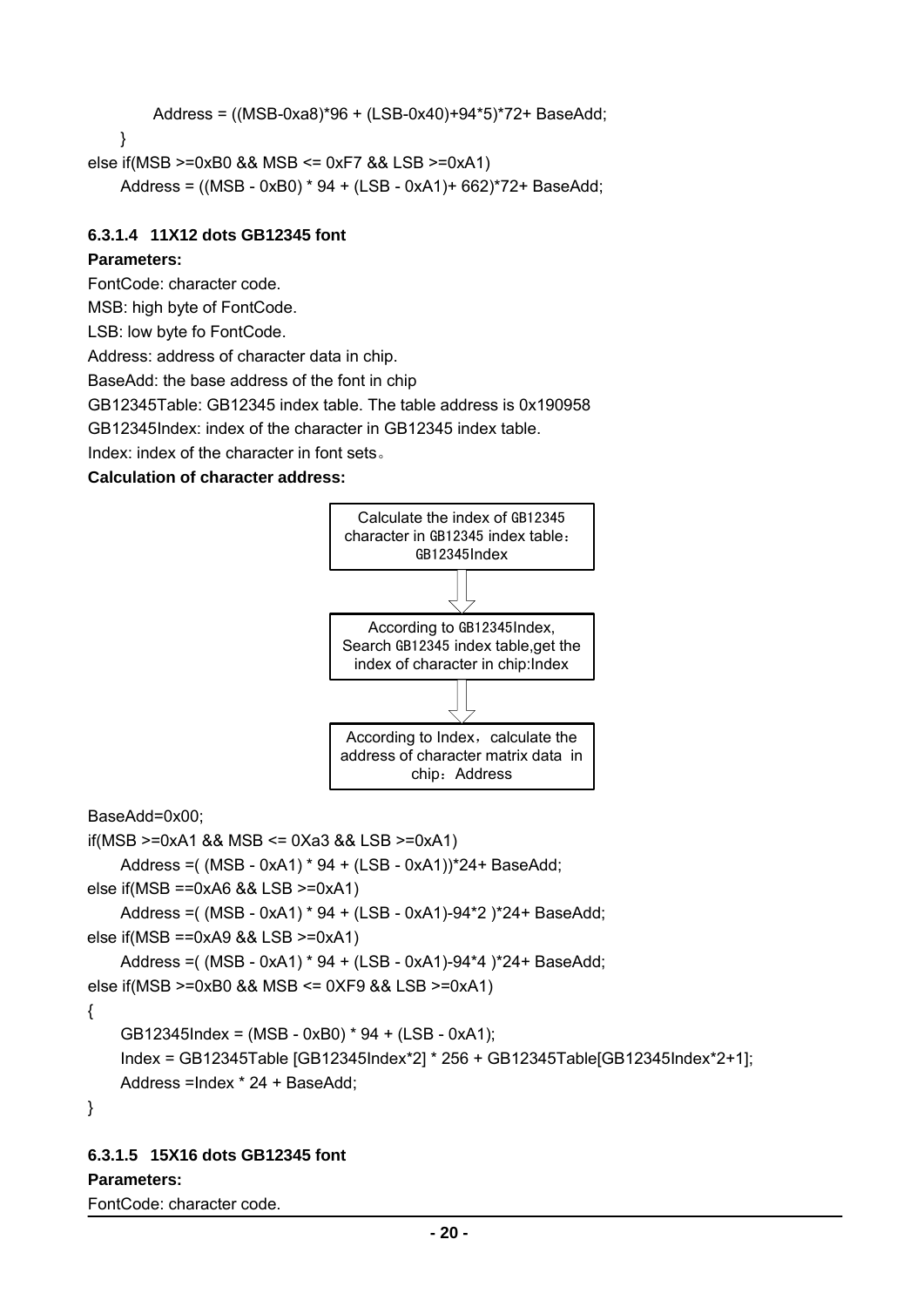MSB: high byte of FontCode.

LSB: low byte fo FontCode.

Address: address of character data in chip.

BaseAdd: the base address of the font in chip

GB12345Table: GB12345 index table. The table address is 0x190958

GB12345Index: index of the character in GB12345 index table.

Index: index of the character in font sets。

#### **Calculation of character address:**



BaseAdd=0x5F4C0;

```
if(MSB >=0xA1 && MSB <= 0Xa3 && LSB >=0xA1)
```

```
Address =( (MSB - 0xA1) * 94 + (LSB - 0xA1))*32+ BaseAdd;
```

```
else if(MSB ==0xA6 && LSB >=0xA1)
```

```
Address =( (MSB - 0xA1) * 94 + (LSB - 0xA1)-94*2 )*32+ BaseAdd;
```

```
else if(MSB ==0xA9 && LSB >=0xA1)
```

```
Address =( (MSB - 0xA1) * 94 + (LSB - 0xA1)-94*4 )*32+ BaseAdd;
```

```
else if(MSB >=0xB0 && MSB <= 0XF9 && LSB >=0xA1)
```
#### {

```
GB12345Index = (MSB - 0xB0) * 94 + (LSB - 0xA1); 
Index = GB12345Table [GB12345Index*2] * 256 + GB12345Table[GB12345Index*2+1]; 
Address =Index * 32 + BaseAdd;
```

```
}
```
#### **6.3.1.6 24X24 dots GB12345 font**

#### **Parameters:**

FontCode: character code.

MSB: high byte of FontCode. LSB: low byte fo FontCode.

Address: address of character data in chip.

BaseAdd: the base address of the font in chip

GB12345Table: GB12345 index table. The table address is 0x190958

GB12345Index: index of the character in GB12345 index table.

Index: index of the character in font sets。

```
Calculation of character address:
```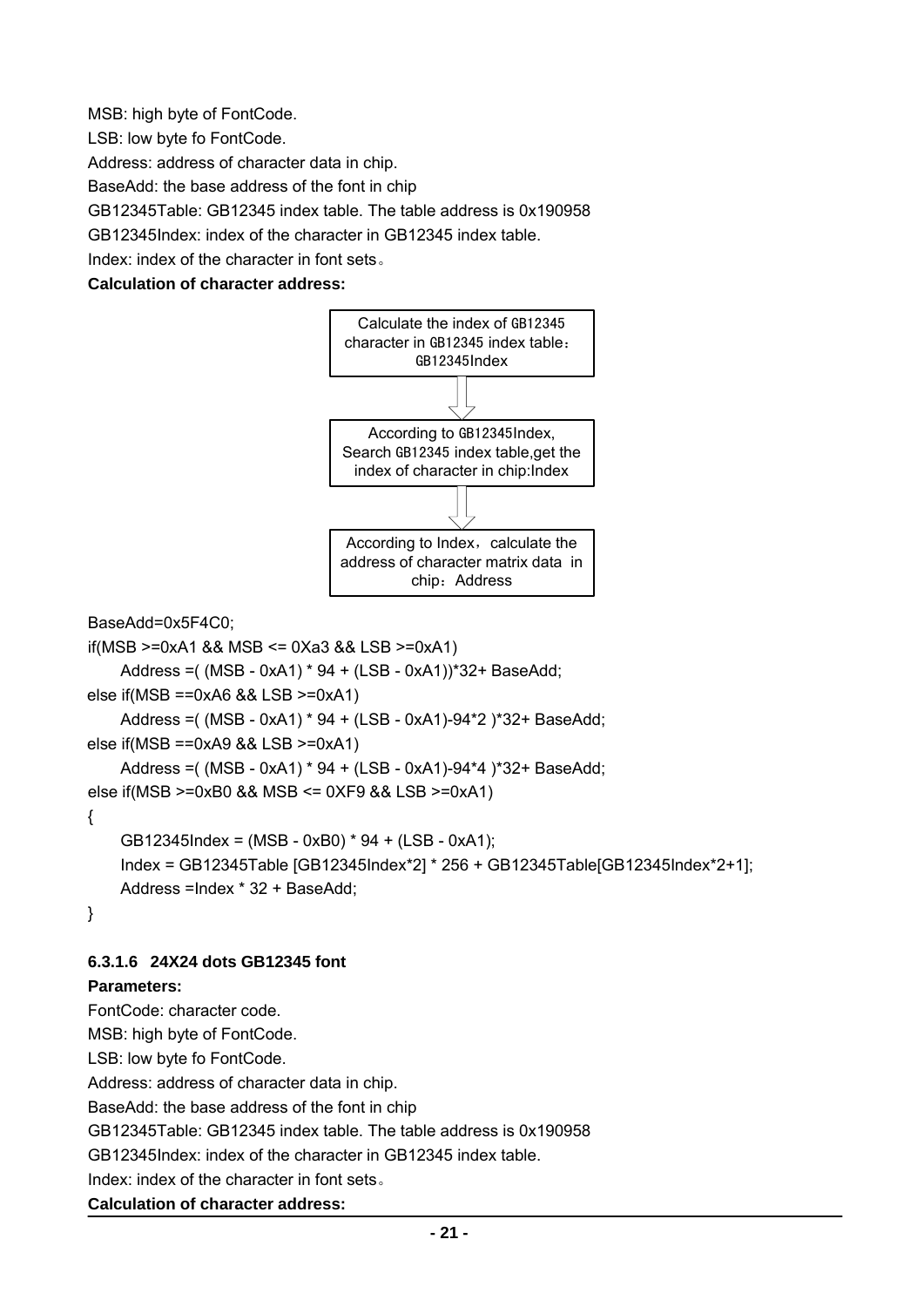

```
BaseAdd=0XDE5C0; 
if(MSB >=0xA1 && MSB <= 0Xa3 && LSB >=0xA1) 
    Address =( (MSB - 0xA1) * 94 + (LSB - 0xA1))*72+ BaseAdd; 
else if(MSB ==0xA6 && LSB >=0xA1)
```

```
Address =( (MSB - 0xA1) * 94 + (LSB - 0xA1)-94*2 )*72+ BaseAdd; 
else if(MSB ==0xA9 && LSB >=0xA1) 
    Address =( (MSB - 0xA1) * 94 + (LSB - 0xA1)-94*4 )*72+ BaseAdd;
```

```
else if(MSB >=0xB0 && MSB <= 0XF9 && LSB >=0xA1)
```

```
{
```

```
GB12345Index = (MSB - 0xB0) * 94 + (LSB - 0xA1); 
    Index = GB12345Table [GB12345Index*2] * 256 + GB12345Table[GB12345Index*2+1]; 
    Address =Index * 72 + BaseAdd; 
}
```
### **6.3.1.7 11X12 dots BIG5 font**

### **Parameters:**

FontCode: character code. MSB: high byte of FontCode. LSB: low byte fo FontCode. Address: address of character data in chip. BaseAdd: the base address of the font in chip Big5Table: BIG5index table. The table address is 0x193F06 Big5Index: index of the character in BIG5index table. Index: index of the character in font sets。 **Calculation of character address:**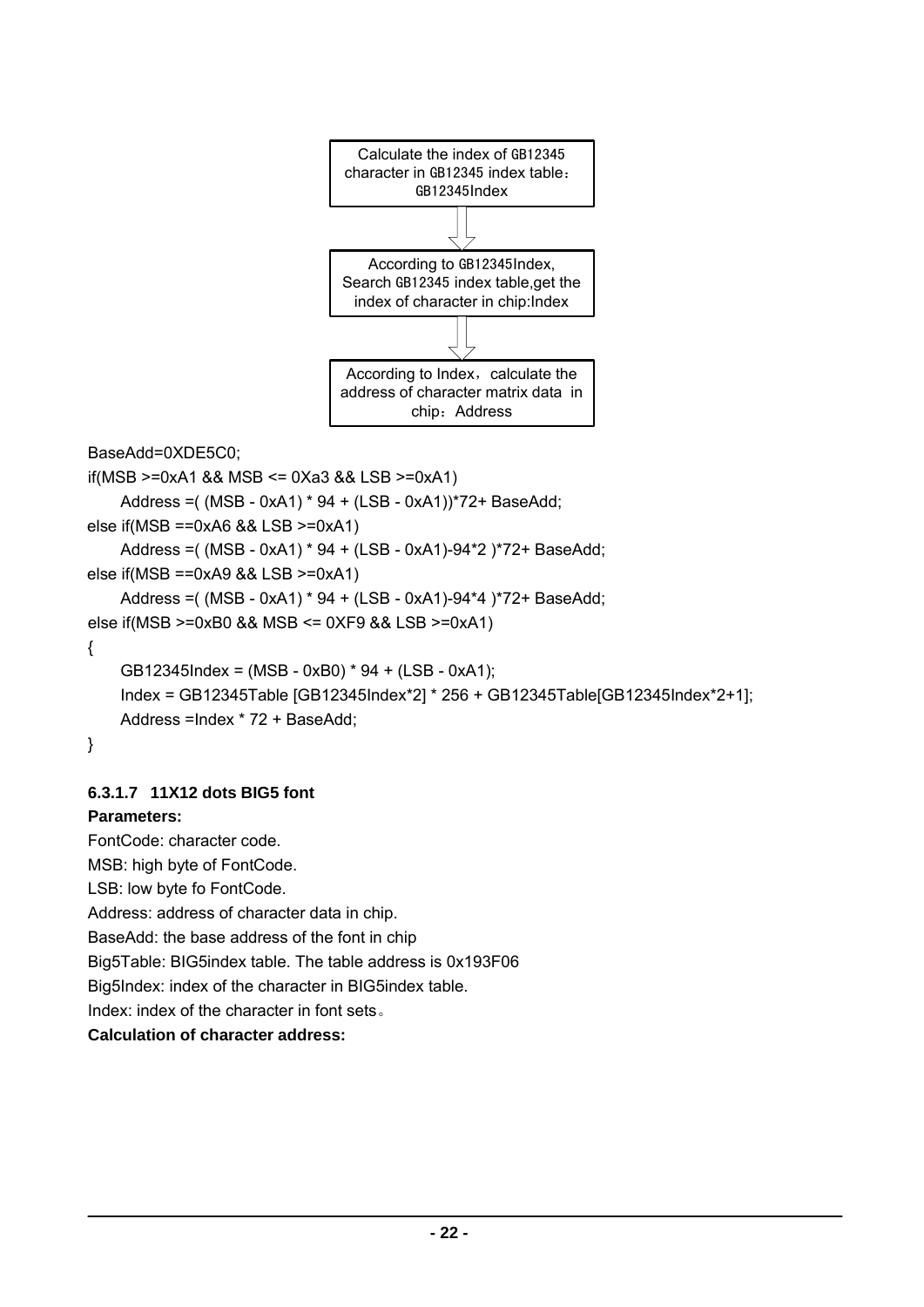

$$
BaseAdd=0x00;
$$

if(MSB >=0xA1 && MSB <= 0XF9) {  $if(LSB >=0x40 & 8 & 1SS <= 0X7E)$ Big5Index =(MSB - 0xA1) \* 157 + (LSB - 0x40); else if(LSB >=0XA1 && LSB <= 0XFE) Big5Index =(MSB - 0xA1) \* 157 + 63 + (LSB - 0XA1)); } Index = Big5Table[Big5Index\*2] \* 256 + Big5Table[Big5Index\*2+1]; Address =Index \* 24 + BaseAdd;

#### **6.3.1.8 15X16 dots BIG5 font**

#### **Parameters:**

FontCode: character code. MSB: high byte of FontCode. LSB: low byte fo FontCode. Address: address of character data in chip. BaseAdd: the base address of the font in chip Big5Table: BIG5index table. The table address is 0x193F06 Big5Index: index of the character in BIG5index table. Index: index of the character in font sets。 **Calculation of character address:**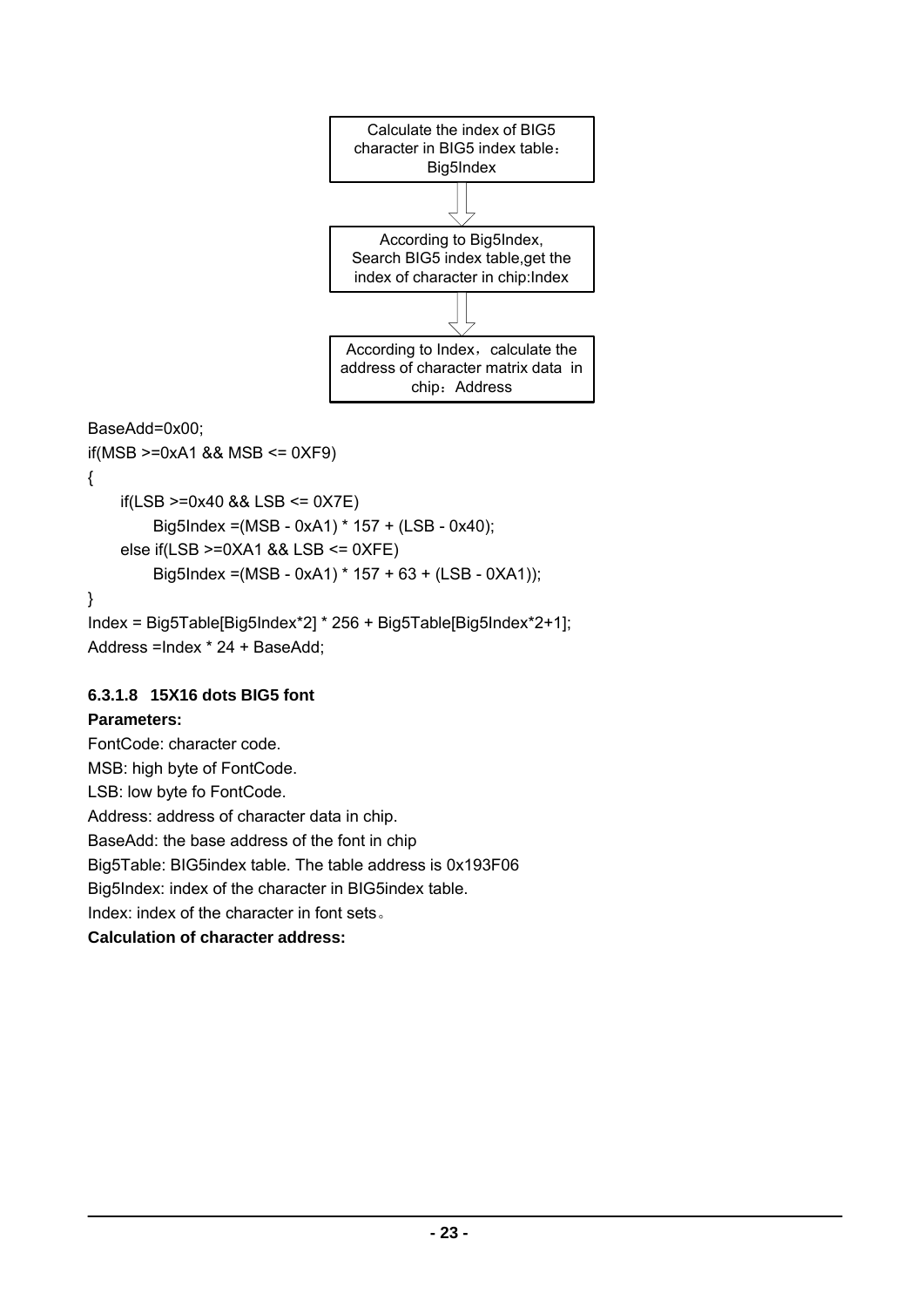

```
BaseAdd=0x5F4C0; 
if(MSB >=0xA1 && MSB <= 0XF9) 
{ 
    if(LSB >=0x40 & 8 & 1SS <= 0X7E)Big5Index =(MSB - 0xA1) * 157 + (LSB - 0x40); 
    else if(LSB >=0XA1 && LSB <= 0XFE) 
        Big5Index =(MSB - 0xA1) * 157 + 63 + (LSB - 0XA1)); 
} 
Index = Big5Table[Big5Index*2] * 256 + Big5Table[Big5Index*2+1]; 
Address =Index * 32 + BaseAdd;
```
#### **6.3.1.9 24X24 dots BIG5 font**

#### **Parameters:**

FontCode: character code. MSB: high byte of FontCode. LSB: low byte fo FontCode. Address: address of character data in chip. BaseAdd: the base address of the font in chip Big5Table: BIG5index table. The table address is 0x193F06 Big5Index: index of the character in BIG5index table. Index: index of the character in font sets。 **Calculation of character address:**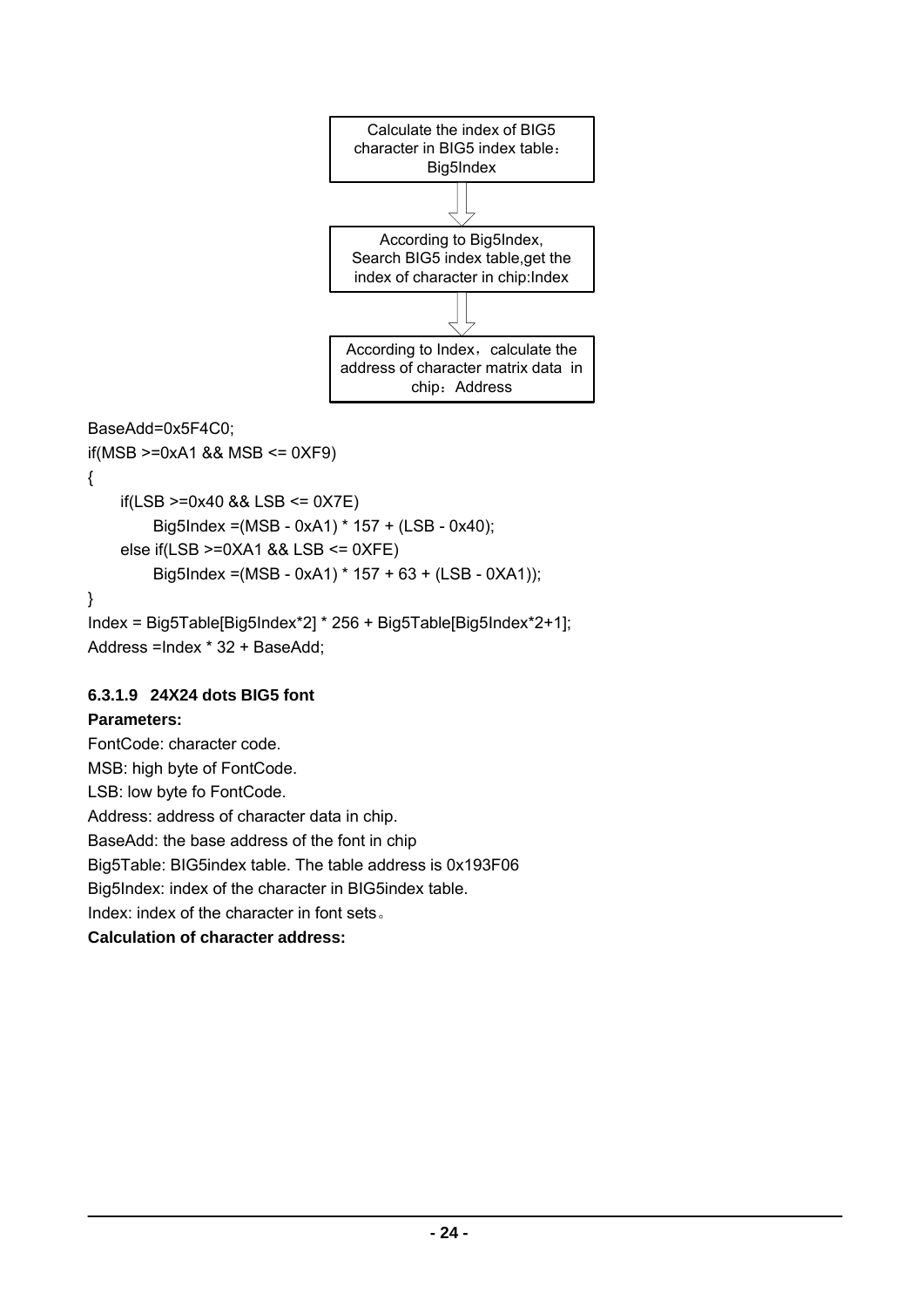

```
BaseAdd=0XDE5C0; 
if(MSB >=0xA1 && MSB <= 0XC6) 
{ 
    if(LSB >=0x40 & 8 & 1SS <= 0X7E)Big5Index =(MSB - 0xA1) * 157 + (LSB - 0x40); 
    else if(LSB >=0XA1 && LSB <= 0XFE) 
        Big5Index =(MSB - 0xA1) * 157 + 63 + (LSB - 0XA1)); 
} 
Index = Big5Table[Big5Index*2] * 256 + Big5Table[Big5Index*2+1]; 
If(Index<10139) 
    Address =Index * 72 + BaseAdd;
```
### **6.3.1.10 11X12 dots Unicode font**

#### **Parameters:**

FontCode: character code. Address: address of character data in chip. BaseAdd: the base address of the font in chip UnicodeTable: Unicode index table. The table address is 0x19AC30 UnicodeToIndex(): calculate index of the character in Unocode index table. UnicodeIndex: index of the character in JIS index table. Index: index of the character in font sets **Calculation of character address:**

 **- 25 -**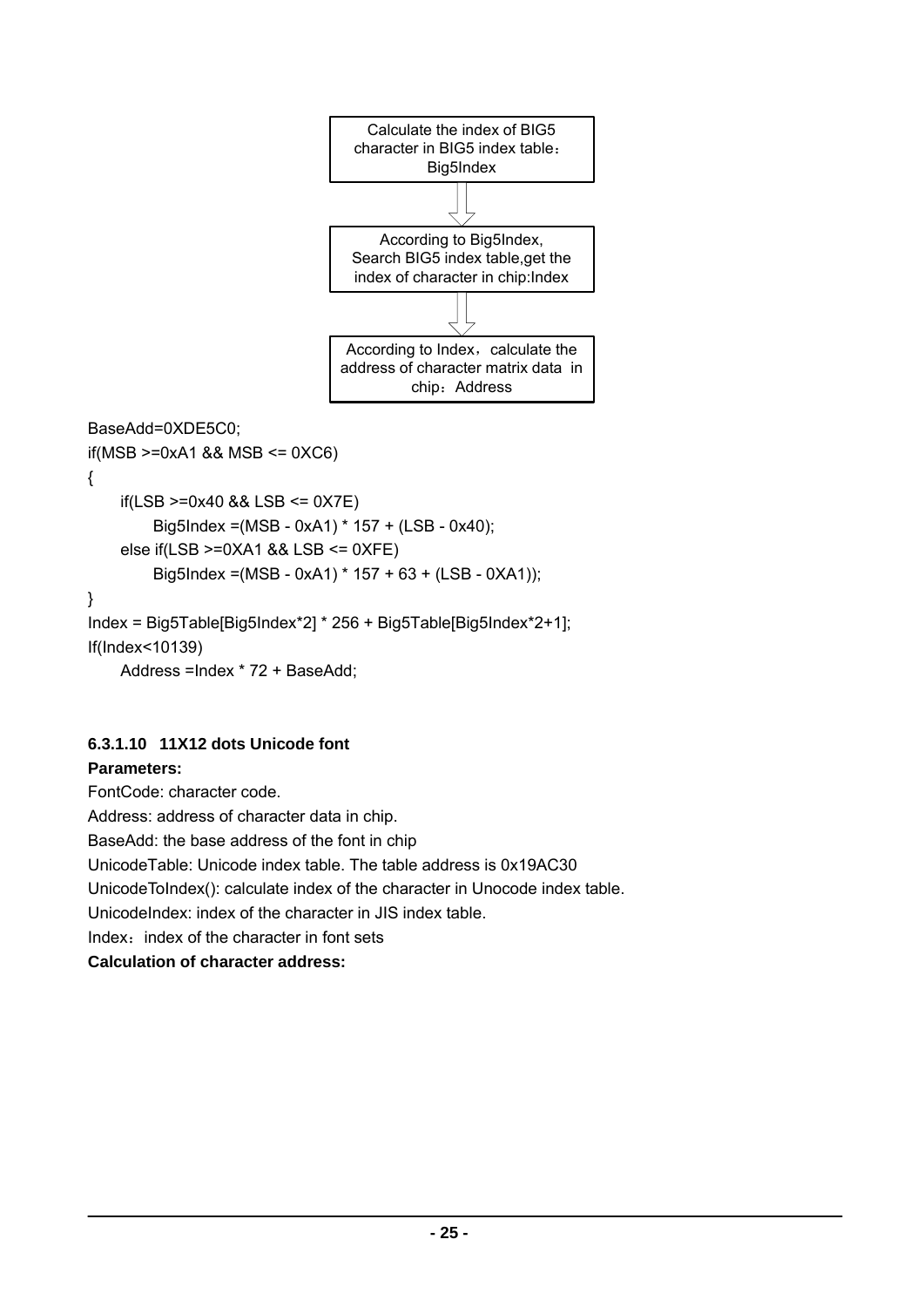

```
BaseAdd=0x00;
```

```
UnicodeIndex = UnicodeToIndex(FontCode); 
Index = UnicodeTable [UnicodeIndex *2] * 256 + UnicodeTable [UnicodeIndex *2+1] ; 
Address =Index * 24 + BaseAdd; 
WORD UnicodeToIndex(WORD code)
```

```
{ 
     BYTE result=0; 
    WORD h=0;
     if(code<=0x20) code = 0x3000; 
     else if(code<0x7f) 
     { 
          code=0xfe57-code-0x21; 
     } 
     if(code< 0xa0) result=1; 
     else if(code<=0x0451) h=code-160; 
     else if(code< 0x2010) result=1; 
     else if(code<=0x2642) h=code-160-7102; 
     else if(code< 0x3000) result=1; 
     else if(code<=0x33d5) h=code-160-7102-2493; 
     else if(code< 0x4e00) result=1; 
     else if(code<=0x9fa5) h=code-160-7102-2493-6698; 
     else if(code< 0xe76c) result=1; 
     else if(code<=0xe864) h=code-160-7102-2493-6698-18374; 
     else if(code< 0xf92c) result=1; 
     else if(code<=0xfa29) h=code-160-7102-2493-6698-18374-4295; 
     else if(code< 0xfe30) result=1; 
     else if(code<=0xfe6b) h=code-160-7102-2493-6698-18374-4295-1030; 
     else if(code< 0xff01) result=1; 
     else if(code<=0xff5e) h=code-160-7102-2493-6698-18374-4295-1030-149; 
     else if(code< 0xffe0) result=1;
```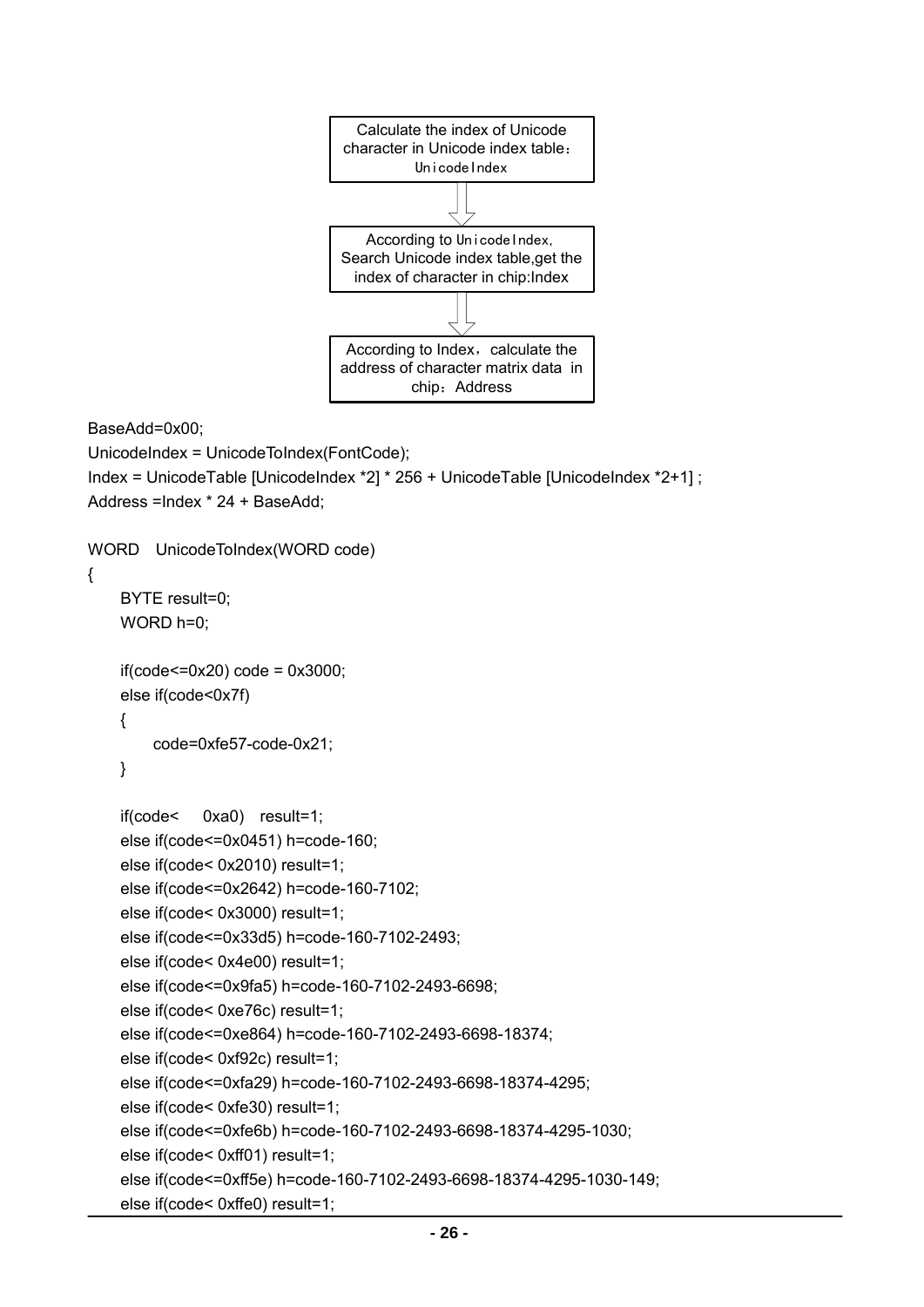```
 else if(code<=0xffe5) h=code-160-7102-2493-6698-18374-4295-1030-149-129; 
 else result=1;
```

```
 if(result==1) 
 { 
      h = 0x3000-160-7102-2493; 
 } 
 return h;
```
#### **6.3.1.11 15X16 dots Unicode font**

#### **Parameters:**

}

FontCode: character code.

Address: address of character data in chip.

BaseAdd: the base address of the font in chip

UnicodeTable: Unicode index table. The table address is 0x19AC30

UnicodeToIndex(): calculate index of the character in Unocode index table.

UnicodeIndex: index of the character in JIS index table.

Index: index of the character in font sets

**Calculation of character address:**



BaseAdd=0x5F4C0;

UnicodeIndex = UnicodeToIndex(FontCode);

Index = UnicodeTable [UnicodeIndex \*2] \* 256 + UnicodeTable [UnicodeIndex \*2+1] ; Address =Index \* 32 + BaseAdd;

WORD UnicodeToIndex(WORD code)

```
{
```
 BYTE result=0; WORD h=0;

 $if(code<=0x20)code = 0x3000;$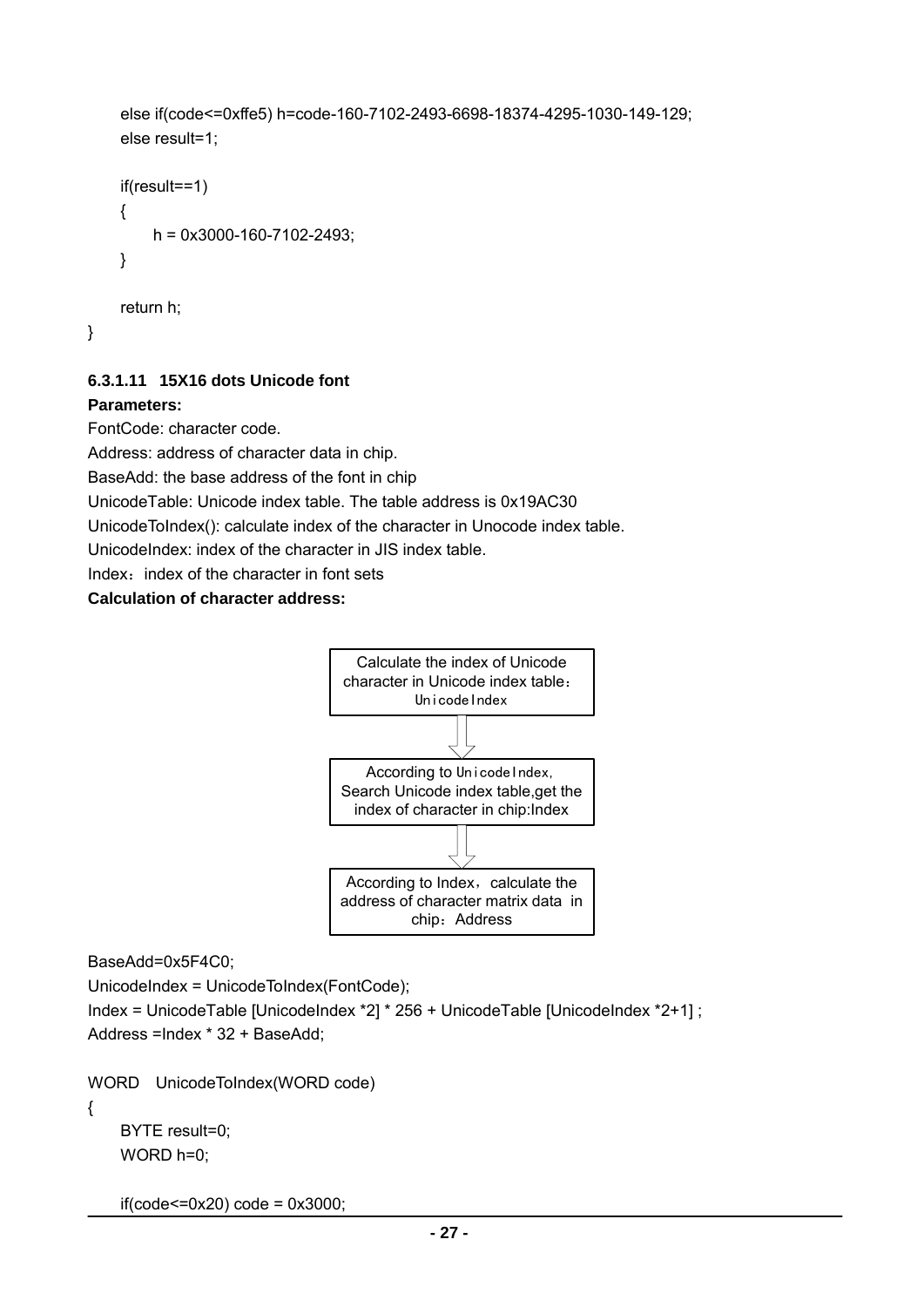```
 else if(code<0x7f) 
 { 
     code=0xfe57-code-0x21;
```
}

```
 if(code< 0xa0) result=1; 
 else if(code<=0x0451) h=code-160; 
 else if(code< 0x2010) result=1; 
 else if(code<=0x2642) h=code-160-7102; 
 else if(code< 0x3000) result=1; 
 else if(code<=0x33d5) h=code-160-7102-2493; 
 else if(code< 0x4e00) result=1; 
 else if(code<=0x9fa5) h=code-160-7102-2493-6698; 
 else if(code< 0xe76c) result=1; 
 else if(code<=0xe864) h=code-160-7102-2493-6698-18374; 
 else if(code< 0xf92c) result=1; 
 else if(code<=0xfa29) h=code-160-7102-2493-6698-18374-4295; 
 else if(code< 0xfe30) result=1; 
 else if(code<=0xfe6b) h=code-160-7102-2493-6698-18374-4295-1030; 
 else if(code< 0xff01) result=1; 
 else if(code<=0xff5e) h=code-160-7102-2493-6698-18374-4295-1030-149; 
 else if(code< 0xffe0) result=1; 
 else if(code<=0xffe5) h=code-160-7102-2493-6698-18374-4295-1030-149-129; 
 else result=1; 
 if(result==1) 
 {
```

```
 }
```

```
 return h;
```
}

### **6.3.1.12 24X24 dots Unicode font**

h = 0x3000-160-7102-2493;

### **Parameters:**

FontCode: character code. Address: address of character data in chip. BaseAdd: the base address of the font in chip UnicodeTable: Unicode index table. The table address is 0x19AC30 UnicodeToIndex(): calculate index of the character in Unocode index table. UnicodeIndex: index of the character in JIS index table. Index: index of the character in font sets **Calculation of character address:**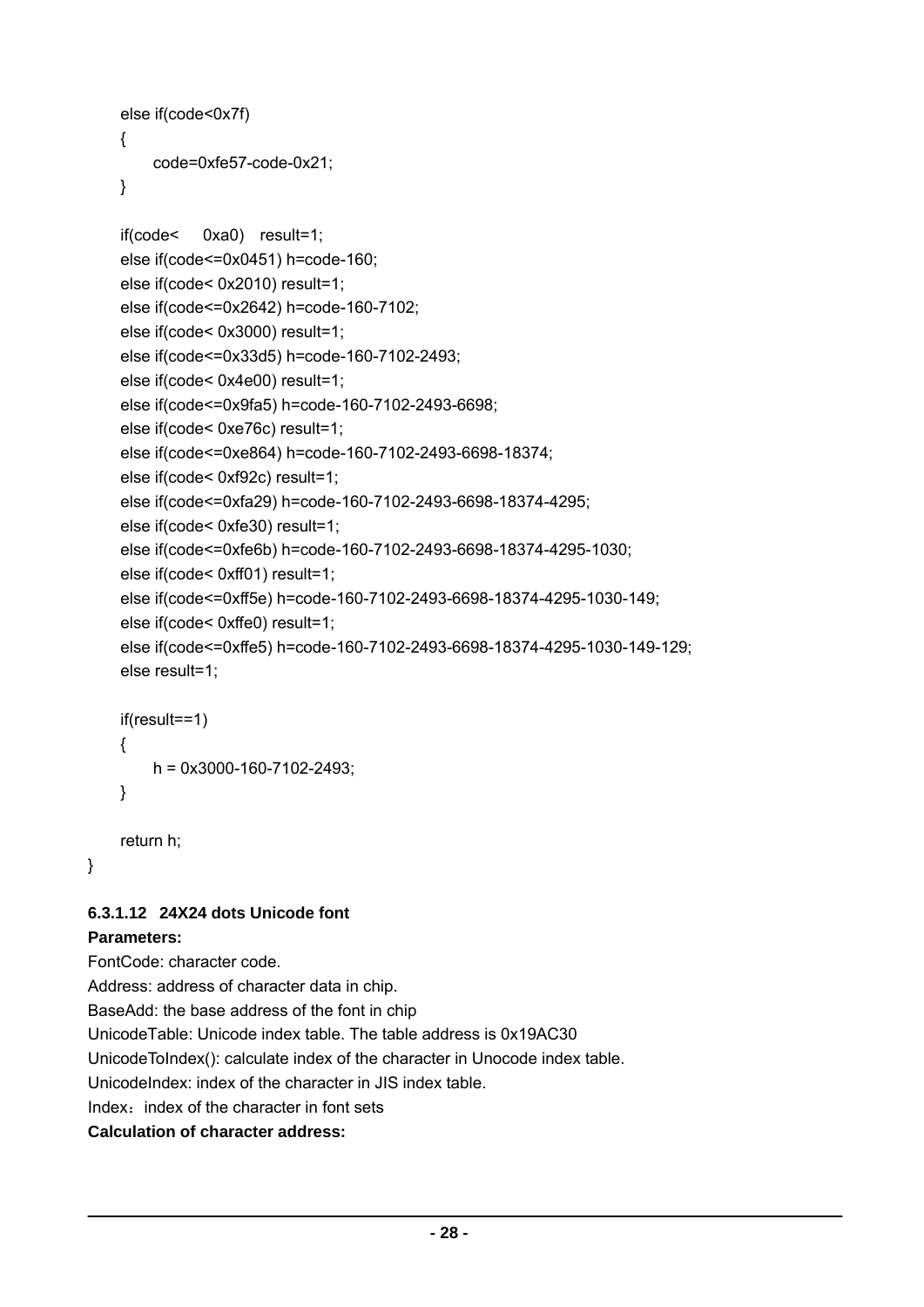

```
BaseAdd=0XDE5C0;
```

```
UnicodeIndex = UnicodeToIndex(FontCode);
```

```
Index = UnicodeTable [UnicodeIndex *2] * 256 + UnicodeTable [UnicodeIndex *2+1] ; 
If(Index<10139)
```
Address =Index \* 72 + BaseAdd;

```
WORD UnicodeToIndex(WORD code)
```

```
{
```

```
BYTE result=0;
 WORD h=0;
```

```
if(code<=0x20)code = 0x3000; else if(code<0x7f) 
 {
```
code=0xfe57-code-0x21;

```
 }
```

```
 if(code< 0xa0) result=1; 
 else if(code<=0x0451) h=code-160; 
 else if(code< 0x2010) result=1; 
 else if(code<=0x2642) h=code-160-7102; 
 else if(code< 0x3000) result=1; 
 else if(code<=0x33d5) h=code-160-7102-2493; 
 else if(code< 0x4e00) result=1; 
 else if(code<=0x9fa5) h=code-160-7102-2493-6698; 
 else if(code< 0xe76c) result=1; 
else if(code<=0xe864) h=code-160-7102-2493-6698-18374; 
 else if(code< 0xf92c) result=1; 
 else if(code<=0xfa29) h=code-160-7102-2493-6698-18374-4295; 
 else if(code< 0xfe30) result=1; 
 else if(code<=0xfe6b) h=code-160-7102-2493-6698-18374-4295-1030; 
 else if(code< 0xff01) result=1;
```

```
 else if(code<=0xff5e) h=code-160-7102-2493-6698-18374-4295-1030-149;
```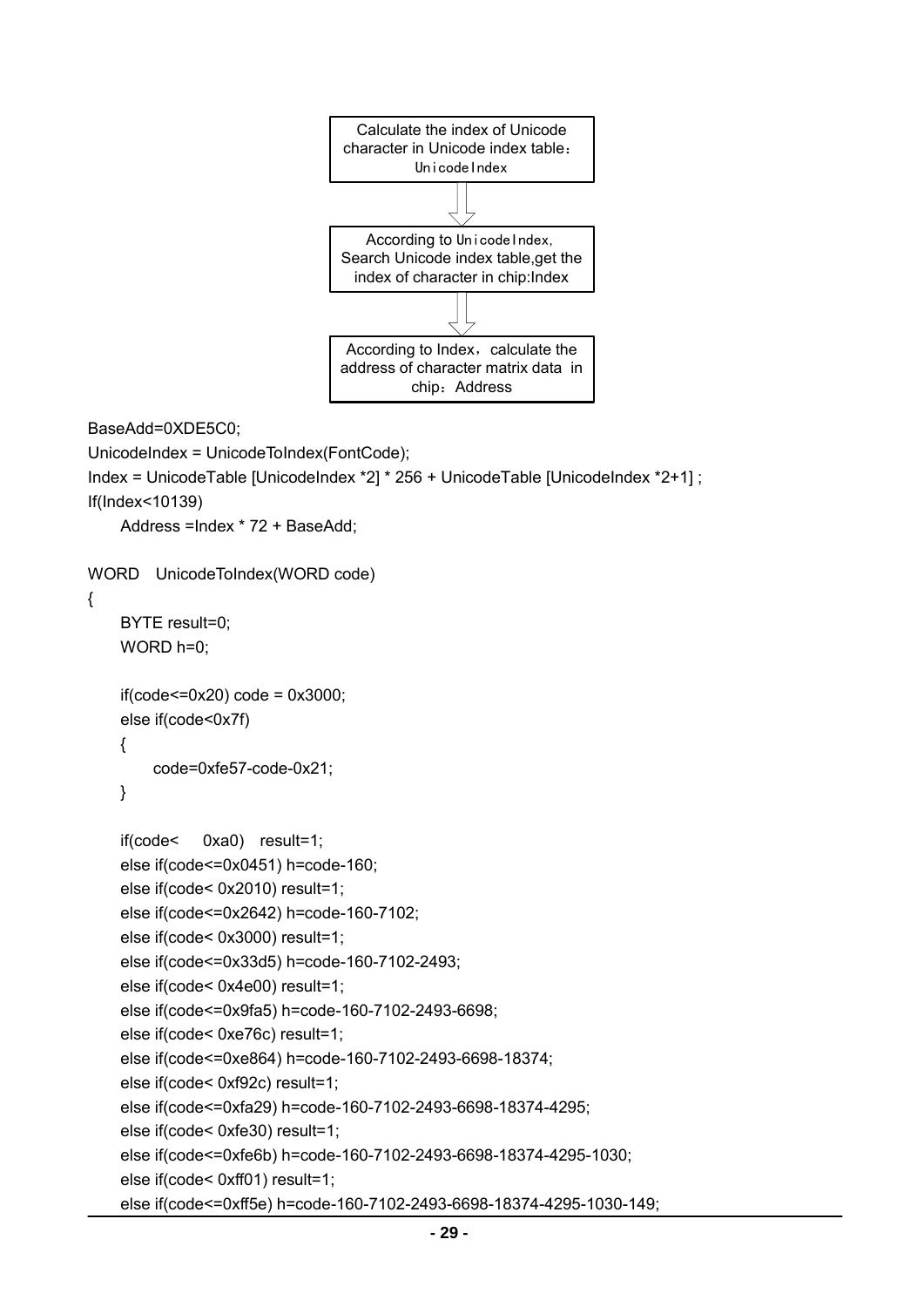```
 else if(code< 0xffe0) result=1; 
 else if(code<=0xffe5) h=code-160-7102-2493-6698-18374-4295-1030-149-129; 
 else result=1; 
if((result==1)||(h>10138))
```

```
 { 
      h = 0x3000-160-7102-2493; 
 } 
 return h;
```
}

#### **6.3.1.13 GB12345 one-to-many Table**

GB2312 | GB12345 | GB2312 | GB12345 | GB2312 | GB12345 | GB2312 | GB12345 摆 擺襬 胡 胡鬍 蒙 蒙濛矇 系 系係繫 板 | 板闆 | 划 | 劃划 | 弥 | 彌瀰 | 咸 | 咸鹹 表 | 表錶 | 回 | 回迴 | 面 | 面麵 | 向 | 向嚮 别 | 别彆 | 汇 | 匯彙 | 蔑 | 蔑衊 | 须 | 須鬚 ト ― ト蔔 ― 茶 ― 獲穫 ― 辟 ― 辟闢 ― 药 ― 藥葯 才 才纔 饥 饑飢 苹 蘋苹 叶 葉叶 厂 | 廠厂 | 几 | 幾几 | 凭 | 憑凭 | 郁 | 鬱郁 冲 | 衝冲 | 家 / 家傢 | 扑 | 撲扑 | 御 | 御禦 丑 | 醜丑 | 价 | 價价 | 仆 | 僕仆 | 吁 | 吁籲 出 | 出齣 | 荐 | 薦荐 | 朴 | 樸朴 | 愿 | 願愿 当 當噹 姜 姜薑 千 千韆 云 雲云 党 | 黨党 | 尽 | 盡儘 | 签 | 簽籤 | 脏 | 臟髒 淀 | 澱淀 | 据 | 據据 | 纤 | 繊縴 | 症 | 癥症 冬 ―― 冬鼕 ―― 卷 ―― 卷捲 ―― 秋 ―― 秋鞦 ―― 只 ―― 衹只隻 斗 | 鬥斗 | 克 | 克剋 | 曲 | 曲麯 | 致 | 致緻 恶 惡噁 夸 誇夸 确 確确 制 制製 发 | 發髮 | 困 | 困睏 | 舍 | 捨舍 | 种 | 種种 范 | 範范 | 蜡 | 蠟蜡 | 术 | 術术 | 朱 | 朱硃 丰 | 豐丰 | 腊 | 臘腊 | 松 | 鬆松 | 筑 | 築筑 复 復複 累 累纍 苏 蘇囌 干 | 幹干 | 里 | 裏里 | 台 |臺台檯颱 谷 │ 谷穀 │ 历 │ 歷曆 │ 坛 │ 壇罎 刮 刮颳 帘 簾帘 涂 塗涂 广 廣广 卤 滷鹵 团 團糰 合 | 合閤 | 霉 | 霉黴 | 万 | 萬万

There are 94 codes in GB12345, each code has multi write methods.

GB12345 one-to-many table struct: Struct GB12345\_MultiTable

{

WORD incode: WORD index1; WORD index2; WORD index3;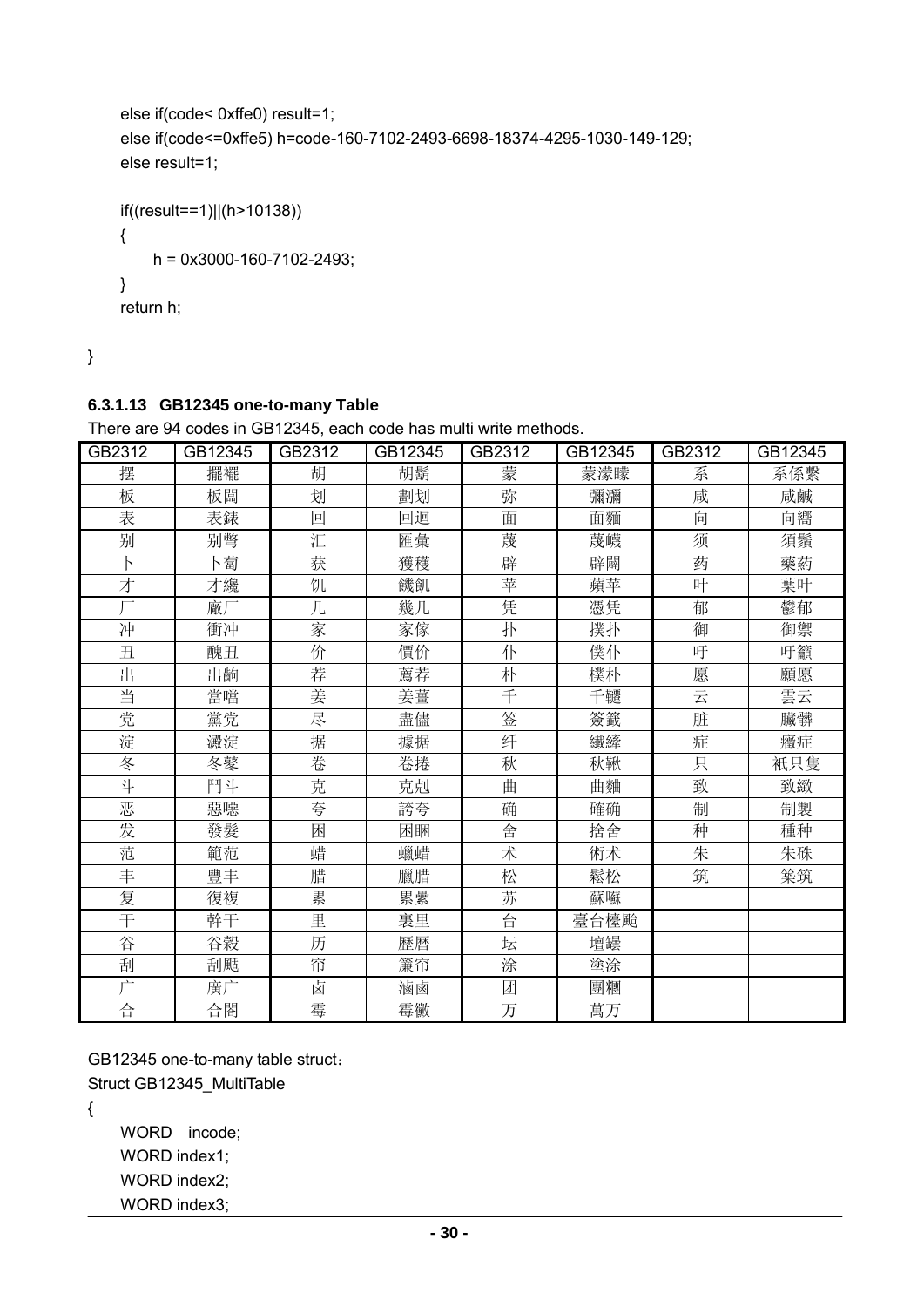WORD index4;

}

6.3.2 ASCII font

#### **6.3.2.1 5X7 5X7 dots ASCII font**

#### **Parameters:**

ASCIICode: ASCII code(8 bits)

BaseAdd: the base address of the font in chip

Address: address of character data in chip.

#### **Calculation of character address:**

BaseAdd=0x1A73CC

if (ASCIICode >= 0x20) and (ASCIICode <= 0x7E) then

Address = (ASCIICode –0x20 ) \* 8+BaseAdd

#### **6.3.2.2 7X8 dots ASCII font**

#### **Parameters:**

ASCIICode: ASCII code(8 bits)

BaseAdd: the base address of the font in chip

Address: address of character data in chip.

#### **Calculation of character address:**

BaseAdd=0x1A76CC

if (ASCIICode  $>= 0x20$ ) and (ASCIICode  $<= 0x7E$ ) then

```
 Address = (ASCIICode –0x20 ) * 8+BaseAdd
```
#### **6.3.2.3 6X12 dots ASCII font**

#### **Parameters:**

ASCIICode: ASCII code(8 bits)

BaseAdd: the base address of the font in chip

Address: address of character data in chip.

#### **Calculation of character address:**

BaseAdd=0x1A79CC

if (ASCIICode  $>= 0x20$ ) and (ASCIICode  $<= 0x7E$ ) then Address = (ASCIICode –0x20 ) \* 12+BaseAdd

#### **6.3.2.4 8X16 dots ASCII font**

#### **Parameters:**

ASCIICode: ASCII code(8 bits)

BaseAdd: the base address of the font in chip

Address: address of character data in chip.

#### **Calculation of character address:**

BaseAdd=0x1A7FCC

if (ASCIICode  $>= 0x20$ ) and (ASCIICode  $<= 0x7E$ ) then

Address = (ASCIICode –0x20 ) \* 16+BaseAdd

#### **6.3.2.5 12 dots arial font**

#### **Parameters:**

ASCIICode: ASCII code(8 bits) BaseAdd: the base address of the font in chip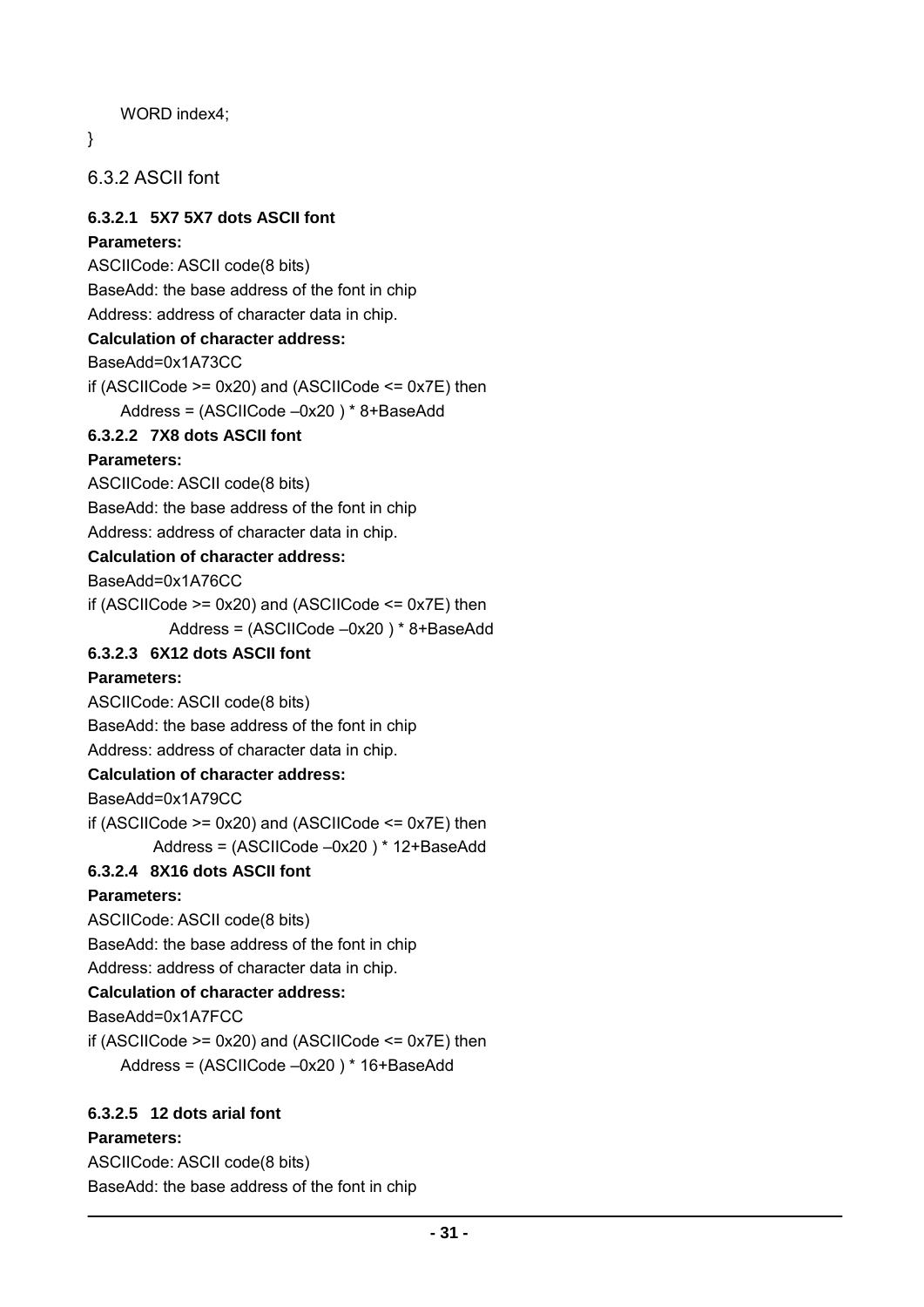Address: address of character data in chip.

### **Calculation of character address:**

BaseAdd=0x1A87CC

if (ASCIICode  $>= 0x20$ ) and (ASCIICode  $<= 0x7E$ ) then Address = (ASCIICode –0x20 ) \* 26 + BaseAdd

#### **6.3.2.6 16 dots arial font**

#### **Parameters:**

ASCIICode: ASCII code(8 bits)

BaseAdd: the base address of the font in chip

Address: address of character data in chip.

### **Calculation of character address:**

BaseAdd=0x1A918C

if (ASCIICode  $>= 0x20$ ) and (ASCIICode  $<= 0x7E$ ) then Address = (ASCIICode –0x20 ) \* 34 + BaseAdd

### **6.3.2.7 24 dots arial font**

### **Parameters:**

ASCIICode: ASCII code(8 bits) BaseAdd: the base address of the font in chip Address: address of character data in chip. **Calculation of character address:**  BaseAdd=0x1A9E4C if (ASCIICode  $>= 0x20$ ) and (ASCIICode  $<= 0x7E$ ) then Address = (ASCIICode –0x20 ) \* 74 + BaseAdd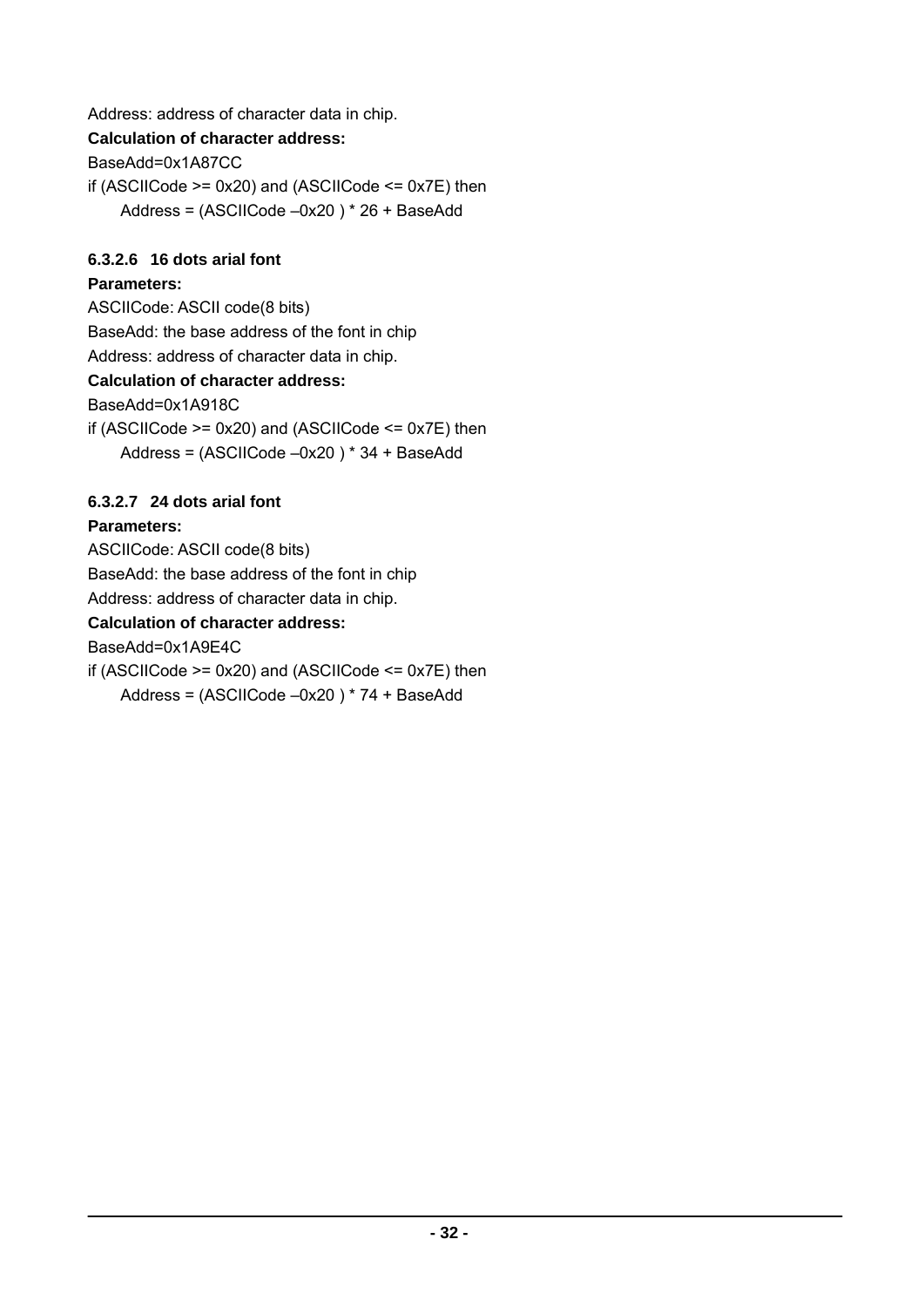# **7** Appendix

# 7.1 Character of GB2312 (846 Non-Chinese characters)

Corresponding codes: A1A1~A9EF

| A1             | 0     | I                | 2              | 3    | 4            | 5   | 6    | 7    | 8      | 9                   | A   | B                         | Ċ   | D   | E               | F   |
|----------------|-------|------------------|----------------|------|--------------|-----|------|------|--------|---------------------|-----|---------------------------|-----|-----|-----------------|-----|
| Λ              |       |                  | ۰              | ó    | ۰            |     | ∨    |      | n      | 々                   |     |                           | II  |     | ć               | ,   |
| B              | α     | "                |                | J    | ぐ            | ⋋   | 《    | ≫    | Г      |                     | r   | J                         | K   | Л   | r               | ı   |
| $\mathcal{C}$  | $\pm$ | ×                | ÷              | I    |              |     | ⋝    |      | I      |                     | €   | $\ddot{\phantom{0}}$<br>: |     |     | Ī,              |     |
| D              | ٦     | ⊙                | ſ              | ∲    | ≡            | ≌   | ≈    | ∽    |        | ≠                   | Ì   | ≯                         | ≤   | È   | ∞               |     |
| E              | ٠     | t                | ᡲ              | ۰    | ı            | n   | ۴    | \$   | ŗ<br>J | ¢                   | £   | ‰                         | §   | No  | ☆               | ★   |
| F              |       |                  | O              |      |              |     |      | Λ    |        | $\overline{\times}$ | ≯   | ↞                         | ↟   |     |                 |     |
|                |       |                  |                |      |              |     |      |      |        |                     |     |                           |     |     |                 |     |
| A2             | 0     | 1                | $\overline{2}$ | 3    | 4            | 5   | 6    | 7    | 8      | 9                   | A   | B                         | Ċ   | D   | E               | F   |
| A              |       | i                | ii             | iii  | iv           | v   | vi   | vii  | viii   | ix                  | X   |                           |     |     |                 |     |
| B              |       | $\overline{1}$ . | 2.             | 3.   | 4.           | 5.  | 6.   | 7.   | 8.     | 9.                  | 10. | 11.                       | 12. | 13. | 14.             | 15. |
| $\overline{c}$ | 16.   |                  | 18.            | 19.  | 20.          | (1) | (2)  | 3)   | (4)    | (5)                 | (6) | (7)                       | (8) | (9) | ÓO)             | ÓÛ  |
| D              | Ú2)   | (13)             | (14)           | (15) | (16)         | 仞   | (18) | (19) | (20)   | 1                   | 2   | 顺                         | Œ   | E   | ⊛               | O   |
| E              | ◉     | ℗                |                | €    |              |     |      |      | 四      | 五                   | ⊖   | (七)                       | Ø)  | (九) | $^\mathrm{(+)}$ |     |
| F              |       | I                | II             | Ш    | IV           | V   | VI   |      | Ⅶ      |                     |     | XI                        |     |     |                 |     |
|                |       |                  |                |      |              |     |      |      |        |                     |     |                           |     |     |                 |     |
| A3             | 0     | 1                | $\overline{2}$ | 3    | 4            | 5   | 6    | 7    | 8      | 9                   | A   | Β                         | Ċ   | D   | E               | F   |
| A              |       | I                | "              | #    | ¥            | ℅   | &    | Ŧ    |        | ℩                   | ∗   | $+$                       | ,   |     |                 |     |
| B              | 0     | 1                | 2              | 3    | 4            | 5   | 6    | 7    | 8      | 9                   | ÷   | j                         |     |     |                 | ?   |
| $\mathcal{C}$  | බ     | А                | в              | С    |              | Ε   | F    | G    | Η      | I                   | J   | Κ                         | L   | Μ   | N               | Ο   |
| D              | P     | Q                | R              | S    | $\mathbf{L}$ | U   | V    | W    | Χ      | Y                   | Z   | [                         |     | ]   | ⊼               |     |
| E              | ١     | а                | b              | Ċ    | d            | е   | f    | g    | h      | i                   | j   | k                         | ι   | m   | n               | О   |
| F              | р     | q                | ĩ              | S    | ŧ            | u   | ٧    | w    | ×      | у                   | Z   | {                         |     | ⟩   |                 |     |

**GB2312 1 section**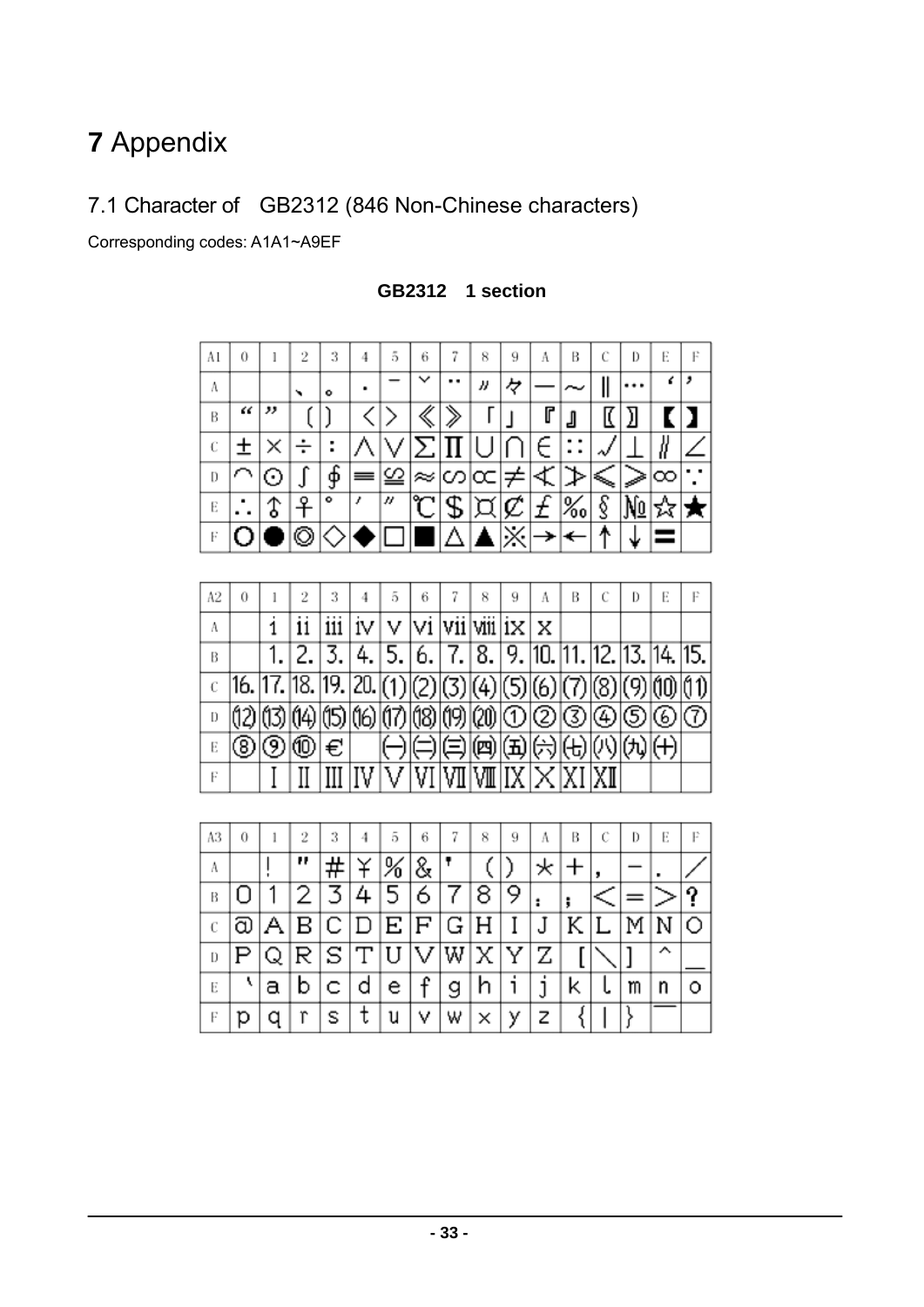**GB2312 1 section**

| Α4 | 0 |      |   | 3 | 4                          | 5  | 6    |                        | 8 | 9 | A       | В |    | D | Е | F |
|----|---|------|---|---|----------------------------|----|------|------------------------|---|---|---------|---|----|---|---|---|
| Α  |   | F.   |   |   |                            |    |      | ≵                      |   |   |         |   |    |   |   |   |
| B  |   | ։∔   |   |   |                            | تم | جنجو |                        | ÷ | ぉ | حد<br>9 | ੇ | А, | そ | ⊅ |   |
| С  |   |      |   |   |                            |    |      | で                      | と | ど | な       | に | ぬ  | ね | の |   |
| D  | ば | ぱ    |   |   | $\overline{\mathcal{U}}^s$ | ふ  | ぷ    | $\mathcal{S}^{\prime}$ |   |   | ぺ       | 陆 |    |   | ŧ |   |
| E  |   |      |   |   | ಳು                         | ゆ  | KD   | よ                      | ∽ | ∽ | Ŋ       |   |    |   | わ |   |
| F  |   | క్లై | 垄 |   |                            |    |      |                        |   |   |         |   |    |   |   |   |

| A5 | 0 |    | 2 | 3  | 4  | 5  | 6 |   | 8      | 9           | А           | В | С        | D       | Е | F |
|----|---|----|---|----|----|----|---|---|--------|-------------|-------------|---|----------|---------|---|---|
| Α  |   |    |   |    |    |    |   |   |        |             |             |   |          |         |   |   |
| В  |   |    |   |    |    | IJ |   | シ | ÷<br>シ |             |             |   |          | У       | ゾ |   |
|    |   |    |   | ツ  |    | ハバ |   |   |        | ₹           |             |   |          |         |   |   |
| D  |   | گر | ヒ | ÷  | F. |    |   |   |        | ÷<br>$\sim$ | o<br>$\sim$ |   | - 1<br>示 | $\circ$ | ≺ | ≈ |
| E  |   |    |   |    |    |    |   |   |        |             | IJ          | л |          | □       | ワ |   |
| F  |   |    |   | У. | ザ  | ヵ  | ヶ |   |        |             |             |   |          |         |   |   |

| A6 | 0 |     |                     | 3                 |                                 | 5 | 6 |                     | 8 | 9 |   | В             |   | D | Е   |  |
|----|---|-----|---------------------|-------------------|---------------------------------|---|---|---------------------|---|---|---|---------------|---|---|-----|--|
| А  |   |     | в                   | $\prod_{i=1}^{n}$ | $ \Delta $ E $ Z $ H $ \Theta $ |   |   |                     |   | I |   | $K \Lambda M$ |   |   | NEO |  |
| B  |   | IP. | $ \Sigma $ $\Gamma$ |                   | Υ                               | Ф |   | $\chi  \Psi \Omega$ |   |   |   |               |   |   |     |  |
| C  |   |     |                     |                   | δ                               | ε |   |                     | θ | ι | K | λ             |   |   | ۶   |  |
| D  |   |     |                     |                   |                                 |   |   |                     | ω |   | ۰ |               | ٠ |   |     |  |
| E  |   |     |                     |                   |                                 |   |   |                     |   |   |   | <u>_</u>      |   |   |     |  |
| Е  |   |     |                     |                   |                                 |   |   |                     |   |   |   |               |   |   |     |  |